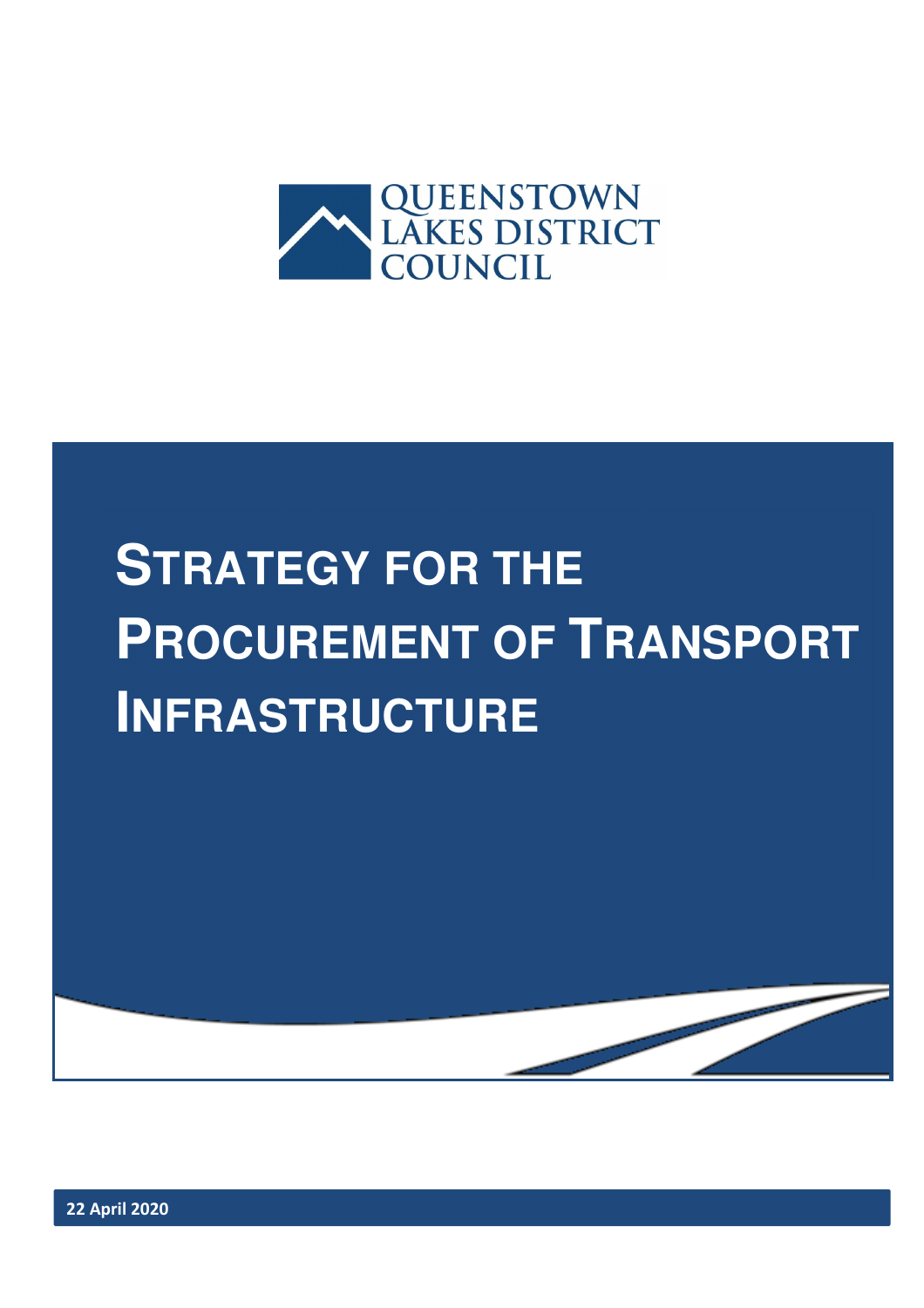#### **CONTENTS**

|    |      | <b>Strategy for the Procurement of Transport Infrastructure</b>                                            | 1              |
|----|------|------------------------------------------------------------------------------------------------------------|----------------|
| 1. |      | <b>Executive Summary</b>                                                                                   | 4              |
|    | 1.1. | Summary statement of key issues and opportunities to obtain value for money.                               | 4              |
|    |      | Opportunities                                                                                              | 4              |
|    | 1.2. | Recommendations                                                                                            | 5              |
|    | 1.3. | Endorsements                                                                                               | 5              |
| 2. |      | <b>Policy context</b>                                                                                      | 6              |
|    | 2.1. | Introduction                                                                                               | 6              |
|    | 2.2. | <b>QLDC's Procurement Policy</b>                                                                           | 6              |
|    | 2.3. | Strategic objectives and outcomes                                                                          | 6              |
|    | 2.4. | Objectives and outcomes for this procurement strategy                                                      | $\overline{z}$ |
|    | 2.5. | The NZTA procurement requirements and what they mean for QLDC                                              | $\overline{7}$ |
|    | 2.6. | Other relevant factors                                                                                     | 8              |
|    | 2.7. | Current policies and documents                                                                             | 8              |
| 3. |      | <b>Procurement Programme</b>                                                                               | 10             |
|    | 3.1. | Procurement programme                                                                                      | 10             |
|    | 3.2. | <b>Public Transport</b>                                                                                    | 10             |
|    | 3.3. | Way to Go                                                                                                  | 10             |
|    | 3.4. | <b>Subsidised Transport Budget Profile</b>                                                                 | 11             |
|    | 3.5. | <b>Procurement Forward Programme</b>                                                                       | 12             |
|    | 3.6. | Identification of any pending high-risk or unusual procurement activities                                  | 12             |
| 4. |      | <b>Procurement Environment</b>                                                                             | 12             |
|    | 4.1. | Analysis of supplier market - Professional Services                                                        | 12             |
|    | 4.2. | Analysis of supplier market - Maintenance & Contract Works                                                 | 13             |
|    | 4.3. | Analysis of the current procurement spend and profile                                                      | 14             |
|    | 4.4. | Analysis of the impact of the procurement programmes of other approved organisations and other entities 14 |                |
| 5. |      | Approach to delivering the Work Programme                                                                  | 16             |
|    | 5.1. | Specific Strategic Objective                                                                               | 16             |
|    | 5.2. | <b>Objectives</b>                                                                                          | 16             |
|    | 5.3. | <b>Procurement Planning</b>                                                                                | 16             |
|    | 5.4. | Project Specific Procurement Plan                                                                          | 17             |
|    | 5.5. | <b>Delivery Models</b>                                                                                     | 17             |
|    | 5.6. | Supplier selection methods                                                                                 | 18             |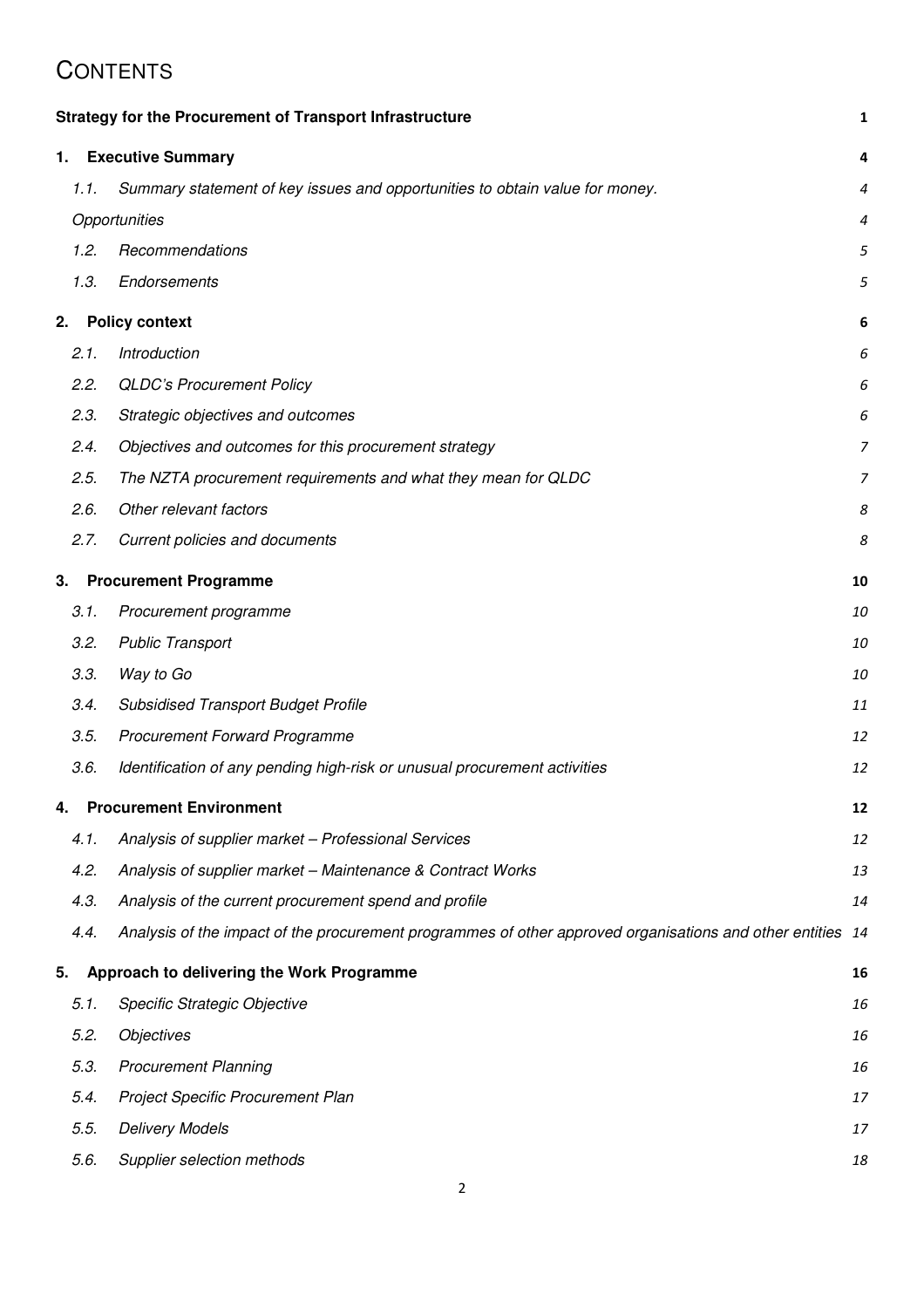|    | 5.7.   | Advanced components                                                 | 18 |
|----|--------|---------------------------------------------------------------------|----|
|    | 5.8.   | Utilisation of QLDC's 3 Waters panels                               | 19 |
|    | 5.9.   | Combining construction with maintenance                             | 19 |
|    | 5.10.  | Roading Network Maintenance Contract                                | 19 |
|    | 5.11.  | Collaboration with neighbouring councils and NZTA                   | 20 |
|    | 5.12.  | pre-qualification arrangements                                      | 20 |
|    | 5.13.  | <b>Bundling of Contracts</b>                                        | 20 |
|    | 5.14.  | Forms of Contract                                                   | 20 |
|    | 5.15.  | <b>Contract &amp; Supplier Management</b>                           | 21 |
|    | 5.16.  | Exceptions, Advanced and Customised Components                      | 21 |
| 6. |        | Implementation                                                      | 22 |
|    | 6.1.   | Capability and capacity                                             | 22 |
|    | 6.1.1. | Insourced / Outsourced Model                                        | 22 |
|    | 6.1.2. | <b>Commercial &amp; Procurement Manager</b>                         | 22 |
|    | 6.2.   | Internal procurement processes                                      | 23 |
|    | 6.2.1. | <b>Procurement Policy Principles</b>                                | 23 |
|    | 6.2.2. | <b>Procurement Policy Application</b>                               | 24 |
|    | 6.2.3. | Negotiating purchase contracts                                      | 24 |
|    | 6.3.   | Performance measurement                                             | 24 |
|    | 6.3.1. | <b>General Application</b>                                          | 24 |
|    | 6.3.2. | Application to maintenance contracts                                | 25 |
|    | 6.4.   | Performance monitoring                                              | 25 |
|    | 6.5.   | Review plan                                                         | 25 |
|    | 6.6.   | Communication plan                                                  | 25 |
|    | 7.     | <b>Conclusion</b>                                                   | 26 |
|    |        | 8. Corporate ownership and internal endorsement                     | 26 |
|    |        | Appendix 1 - Way to Go Organisation Chart                           | 27 |
|    |        | Appendix 2 - Summary of Operational & Network Maintenance Contracts | 28 |
|    |        | <b>Appendix 3 - Indicative Procurement for Projects</b>             | 28 |
|    |        |                                                                     |    |
|    |        | Appendix 4 - Way to Go Programme & Projects                         | 29 |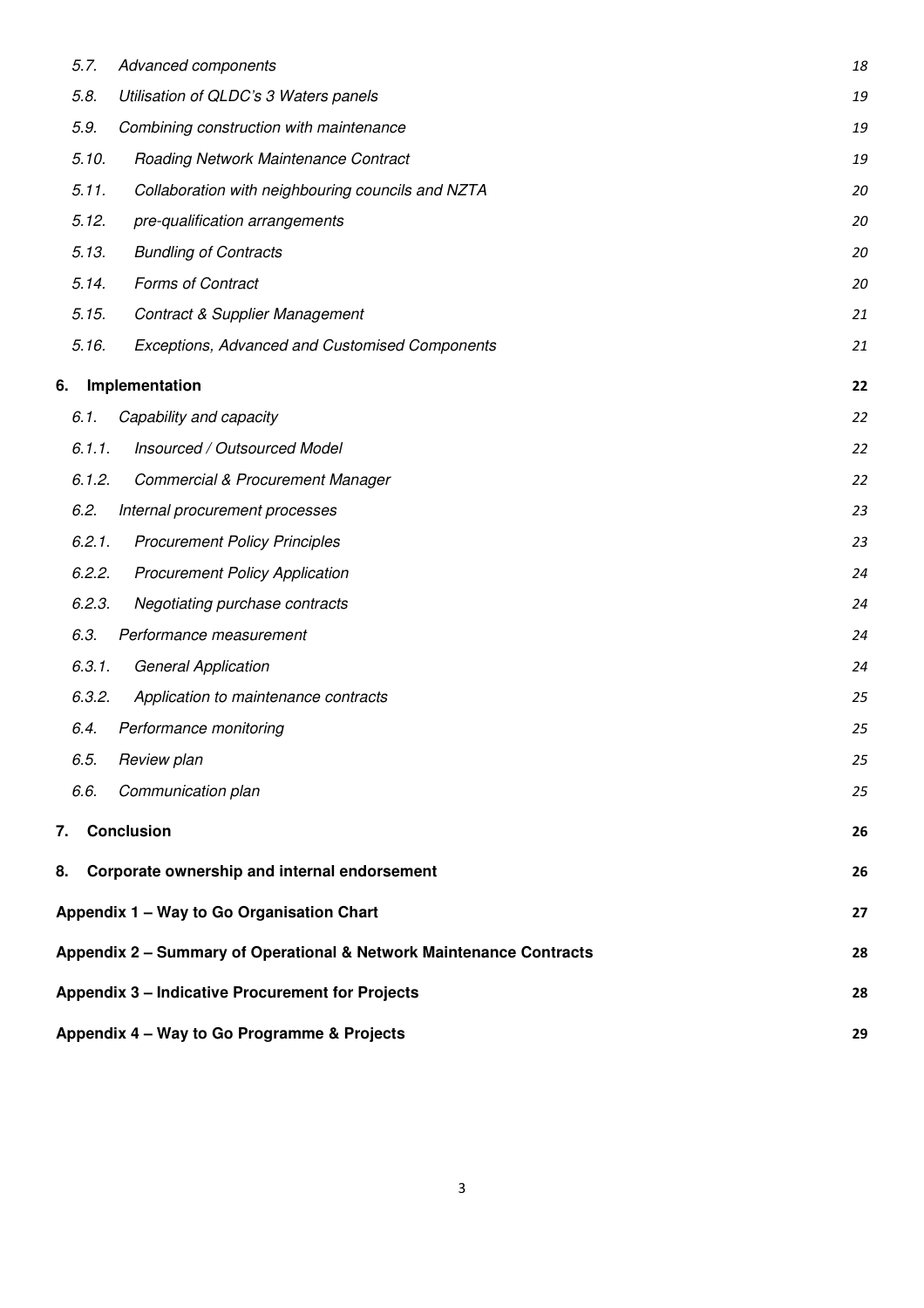## 1. EXECUTIVE SUMMARY

In order to comply with its obligations under Section 25 of the Land Transport Management Act ("**LTMA**"), Waka Kotahi New Zealand Transport Agency ("**NZTA**") requires that approved organisations develop a procurement strategy for NZTA funded transport and roading activities under Section 20 of the LTMA.

This procurement strategy outlines the Queenstown Lakes District Council's ("**QLDC**") intentions for the procurement of transport infrastructure services and works. A strategic approach to procurement will enable Council to better increase its chances of obtaining value for money.

#### 1.1. SUMMARY STATEMENT OF KEY ISSUES AND OPPORTUNITIES TO OBTAIN VALUE FOR MONEY.

KEY ISSUE

• Continuing difficulty obtaining competition in the supply chain for transport services due to a constrained market. This is driven from geographic isolation where distance from key markets for goods and services and other urban centres increases transport and trade costs and the expense of setting up new operations in Queenstown. Rapid growth in the district is reflected in increased demand for infrastructure works and services, not only from local authorities, but also residential and commercial subdivisions.

#### **OPPORTUNITIES**

- The collaboration of QLDC, NZTA and Otago Regional Council to form "Way to Go" will reduce the competition for suppliers through the development of a co-ordinated programme and smart sequencing that will optimise delivery and increase value for money opportunities; and the capability of all three organisations.
- Opportunities will also be kept open with neighbouring authorities.
- QLDC intends to generally continue to procure services in stages. Capital projects will usually include a design contract followed by one or more construction contracts.
- Where value for money can be evidenced, QLDC will continue to use advanced components to support the efficient and effective delivery of procurement programmes and projects.
- Robust procurement planning for programmes and projects will drive value for money, increase the capability and capacity of the supply market, increase new entrants and market competition.
- Development of the Council's procurement capability, capacity and consistency.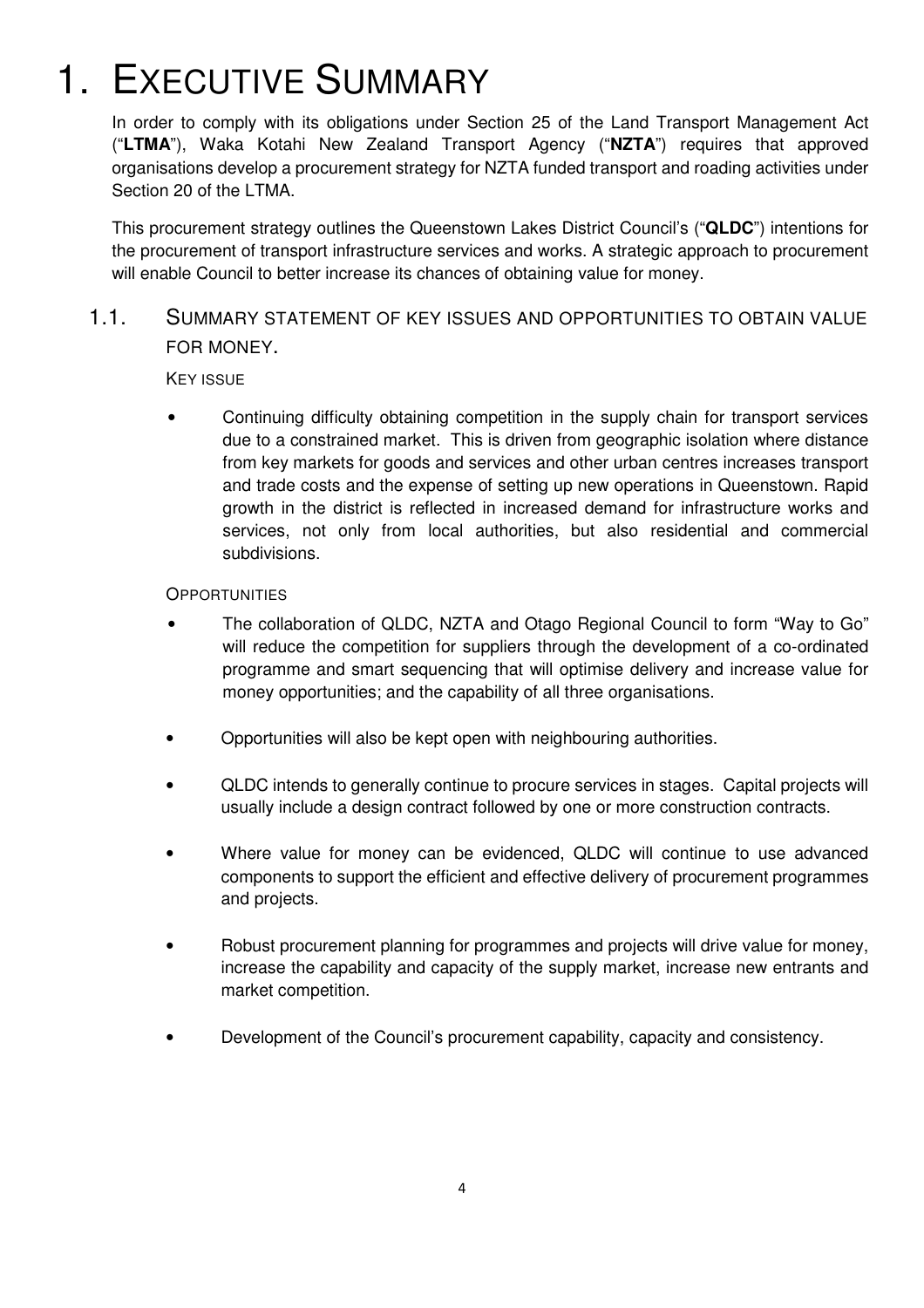#### 1.2. RECOMMENDATIONS

The Queenstown Lakes District Council recommends that the New Zealand Transport Agency:

- endorses this procurement strategy
- approves the use of the advanced components, including the:
	- o continued use of a professional services panel
	- o the use of the "price quality without disclosure of the estimate" method
	- o formalisation and redevelopment of a minor works panel
	- o continued use of in-house professional services.
- approves the use of the 3 Waters Design Panel to procure NZTA funded professional transport services.
- approves the use of the 3 Waters Contract Works Panel to procure NZTA funded transport works.

#### 1.3. ENDORSEMENTS

The Queenstown Lakes District Council endorsed this strategy on: 22 April 2020

Waka Kotahi The New Zealand Transport Agency endorsed this strategy on: 20 May 2020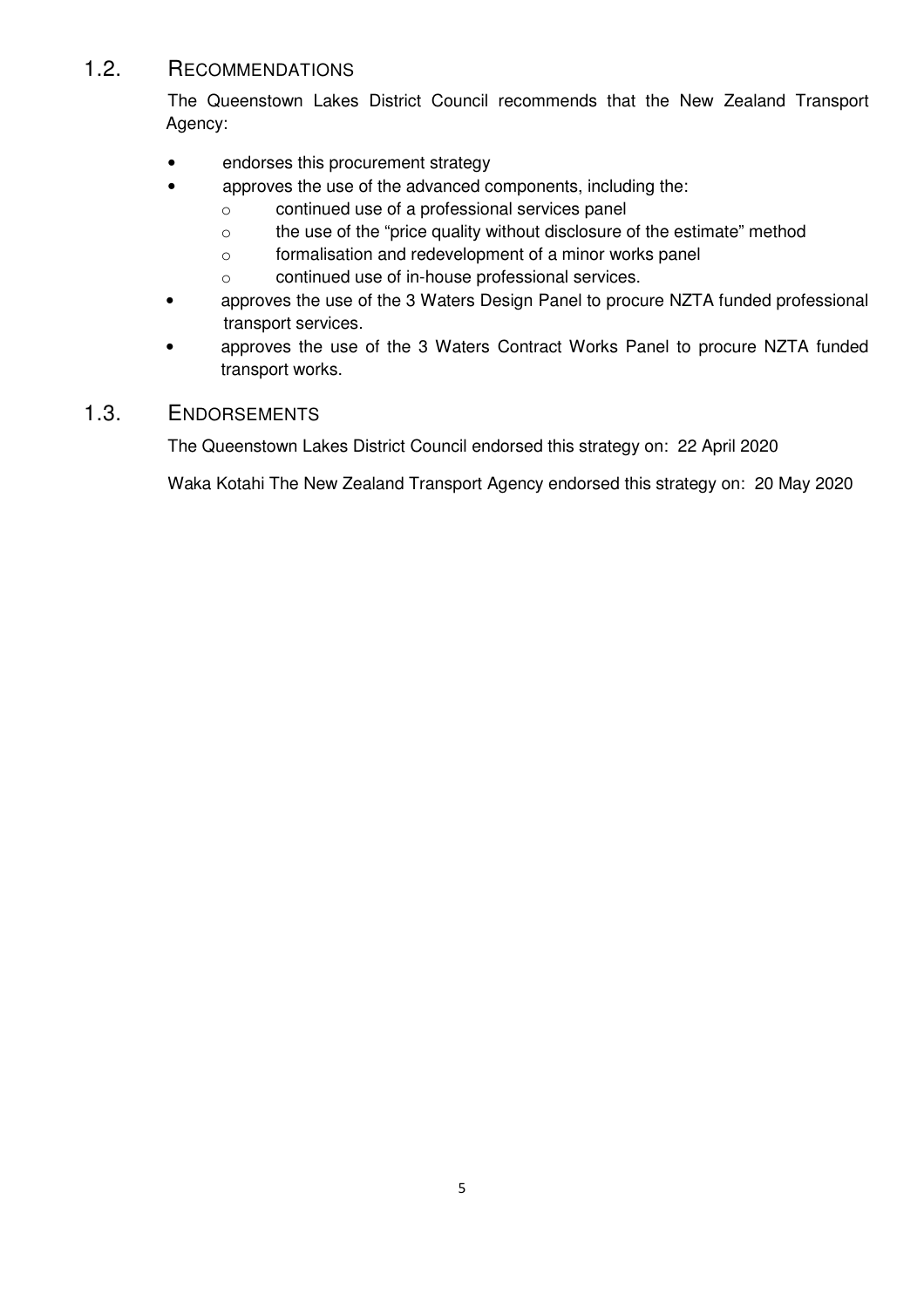## 2. POLICY CONTEXT

#### 2.1. INTRODUCTION

This document is the Strategy for the Procurement of Transport Infrastructure Works and Services ("**Strategy**") for Queenstown Lakes District Council ("**QLDC**"). Its development is required under Rule 10.4 of the Procurement Manual for Activities Funded Through the National Land Transport Programme (**"NZTA Procurement Manual**") published by the New Zealand Transport Agency ("**NZTA**") so it can meet its obligations under Section 25 of the Land Transport Management Act 2003 ("**LTMA**") when providing funding under Section 20 of the LTMA.

This Strategy is set in the context of the Council's overall Procurement Policy and Procurement Guidelines ("**Procurement Policy**") that details what is required by the organisation when procuring works, products and services. In instances where this Strategy specifies an approach that differs to the general approaches set out in the Procurement Policy, the departure will be documented and signed-off under appropriate delegation.

This Strategy will remain in force until a wider Council review of procurement is undertaken. Where appropriate this Strategy will be subsequently updated to reflect any change of direction. Consideration for a review of the Strategy will also happen in the context of national changes such as the Road Efficiency Group's (REG) programme of Strategic Delivery (procurement & delivery models).

#### 2.2. **QLDC's PROCUREMENT POLICY**

The Procurement Policy contains the framework, principles and associated guidelines for the procurement of goods and services by Council.

The Council has identified four key principles of procurement:

- Quality and Value for Money
- Transparency and Fairness
- Accountability and Integrity
- Sustainability

During the next year the Council will undertake a review of its Procurement Policy and Procurement Guidelines. In this review the Council will consider and formalise its alignment with the:

- Principles of Government Procurement
- Government Procurement Charter
- Government Procurement Rules, including broader outcomes; and
- NZTA Procurement Manual.

#### 2.3. STRATEGIC OBJECTIVES AND OUTCOMES

The Council's Ten Year Plan 2018-2028 ("**TYP**") contains the following community outcomes in relation to the provision of transport services:

- Efficient and effective infrastructure
- Investing strategically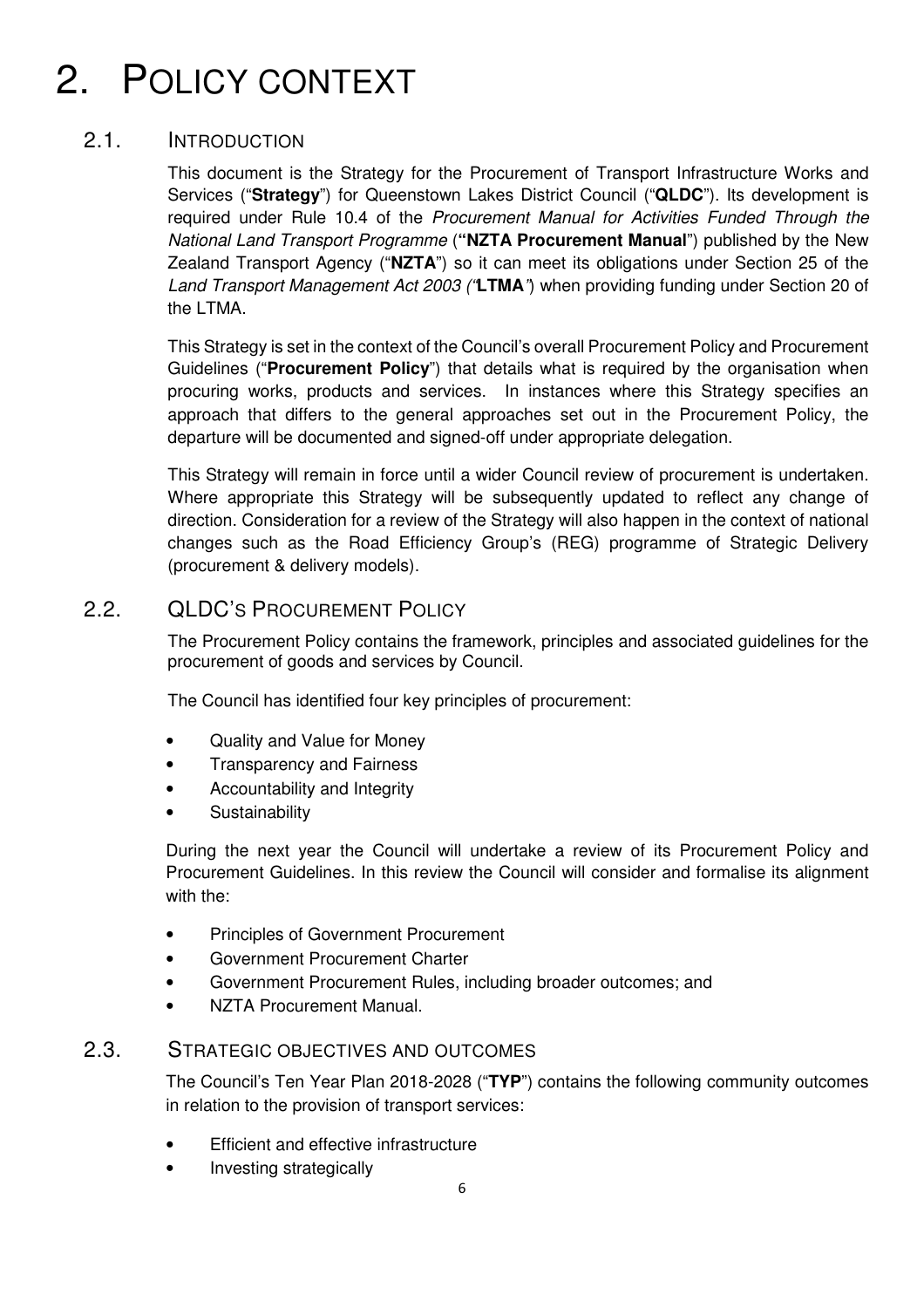The term 'infrastructure' includes network infrastructure, roads, trails, public transport facilities and community facilities.

In order to meet these outcomes the Council procures:

- Professional services for studies, assessments and designs
- Contractor services for maintenance, renewal and upgrades to its existing infrastructure
- Contractor services for construction of new infrastructure

#### 2.4. OBJECTIVES AND OUTCOMES FOR THIS PROCUREMENT STRATEGY

The Council's primary infrastructure procurement objective is to:

Deliver the right infrastructure, to the right standard, at the right time, at best value.

In addition the Council requires its transport procurement to achieve or contribute to the following outcomes:

#### **Procurement Strategy Outcomes**

Council transport infrastructure programmes and projects are aligned to the current three years in the TYP.

Council processes are timely, effective and deliver at an affordable cost of ownership

Best value suppliers are participating in contestable processes to deliver Council projects and programmes

Council understands its supply market

QLDC acknowledge that to deliver efficient and effective programmes it is crucial to be a smart buyer of works and services, we will do this by considering:

- Economy through securing (or supporting) the provision of products, materials and expertise at the quality, in the volumes and at the times and locations required, at the lowest price.
- Efficiency through the processes used, including standard documentation and contracting forms selected for achieving best cost / quality and outcomes; knowledge of the product / materials, and supplier market applied.
- Effectiveness taking opportunities for changing from traditional products and materials by maintaining support for innovation in the nature and characteristics of products and materials, and for a strong supplier market.

#### 2.5. THE NZTA PROCUREMENT REQUIREMENTS AND WHAT THEY MEAN FOR QLDC

The NZTA procurement requirements are:

- Value for money
- Competitive and efficient markets
- Fair competition among suppliers

The measures the Council is taking to achieve these requirements are outlined below.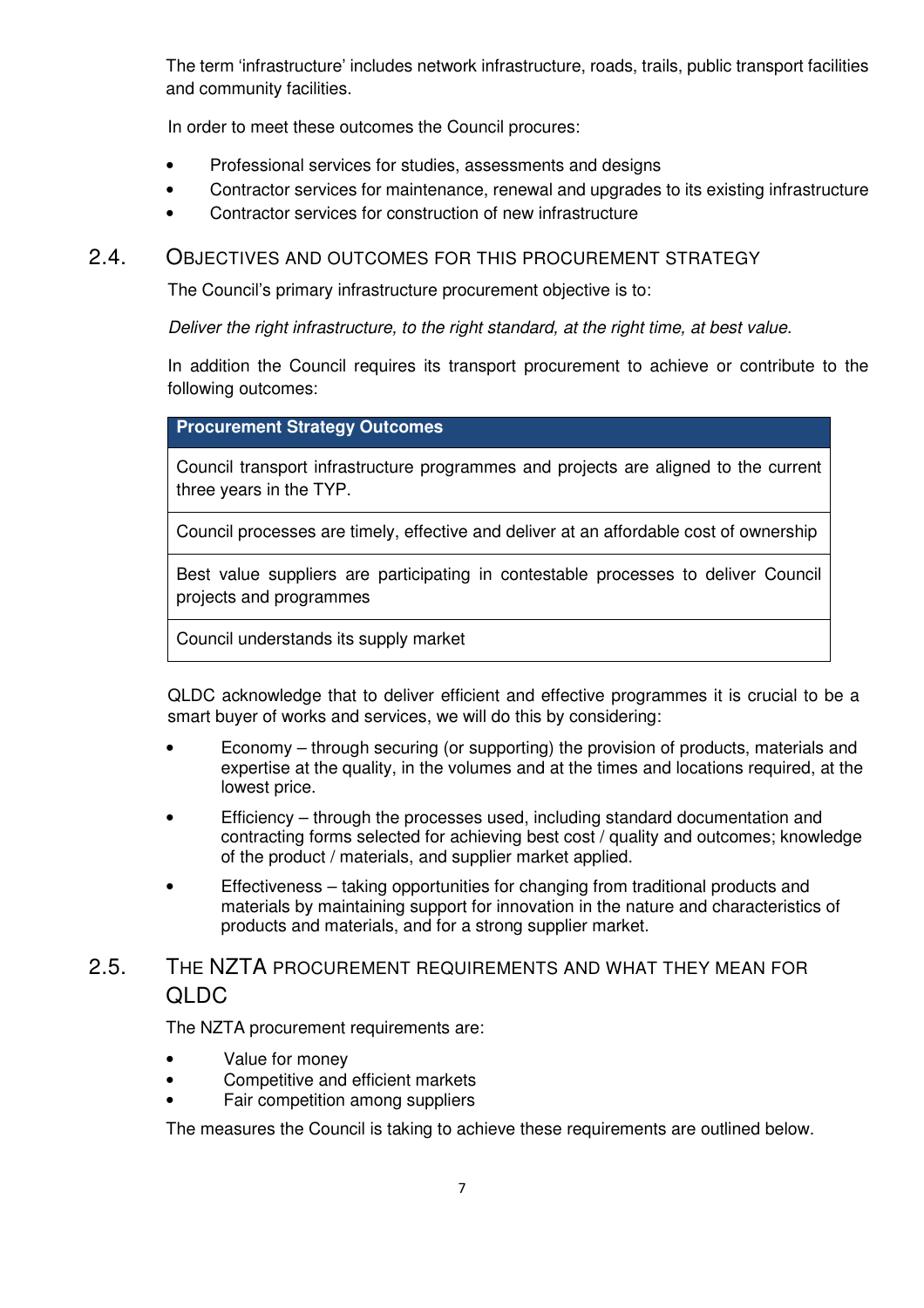| <b>MEASURES TO ACHIEVE KEY DRIVERS</b> |                                                                                                                                                                                              |  |  |  |
|----------------------------------------|----------------------------------------------------------------------------------------------------------------------------------------------------------------------------------------------|--|--|--|
| Value for money                        | Robust asset management planning regime to identify<br>an effective work plan and provide a whole of life<br>approach to asset management.                                                   |  |  |  |
|                                        | Use the most appropriate selection and engagement<br>processes that suit the procurement and its level of<br>risk.                                                                           |  |  |  |
|                                        | Successful delivery of works and services (the right<br>$\bullet$<br>outcome at the right time and within budget).                                                                           |  |  |  |
|                                        | Optimising asset life while meeting appropriate service<br>levels through the application of the One Network<br>Road Classification ("ONRC").                                                |  |  |  |
| Competitive and<br>efficient markets.  | The time allowed for tendering will be increased<br>$\bullet$<br>where appropriate to ensure complete and<br>comprehensive tenders are submitted.                                            |  |  |  |
|                                        | Fit for purpose specifications will be developed and<br>engagement with the supply markets will be<br>professional.                                                                          |  |  |  |
|                                        | The time between awarding tenders and the start of<br>$\bullet$<br>projects is increased where possible and appropriate<br>to enable suppliers to resource and programme with<br>confidence. |  |  |  |
| Fair competition among<br>suppliers    | The Council will ensure that its works programme is<br>$\bullet$<br>communicated to the market as soon as possible after<br>it is finalised by the Council.                                  |  |  |  |
|                                        | The process for awarding contracts will be open, clear<br>and defensible and meet the requirements of the<br><b>NZTA Procurement Manual.</b>                                                 |  |  |  |

#### 2.6. OTHER RELEVANT FACTORS

The Council shares these requirements, and also requires:

- a) Increased customer focus;
- b) Increased alignment of capital and maintenance activities;
- c) Increased use of supplier and market knowledge;
- d) Increased supplier ownership of outcomes; and
- e) Compliance with all statutes and regulations.

#### 2.7. CURRENT POLICIES AND DOCUMENTS

The following Council policies, documents and tools influence this Strategy:

- a) Ten Year Plans
- b) Annual Plans
- c) Infrastructure Asset Management Strategy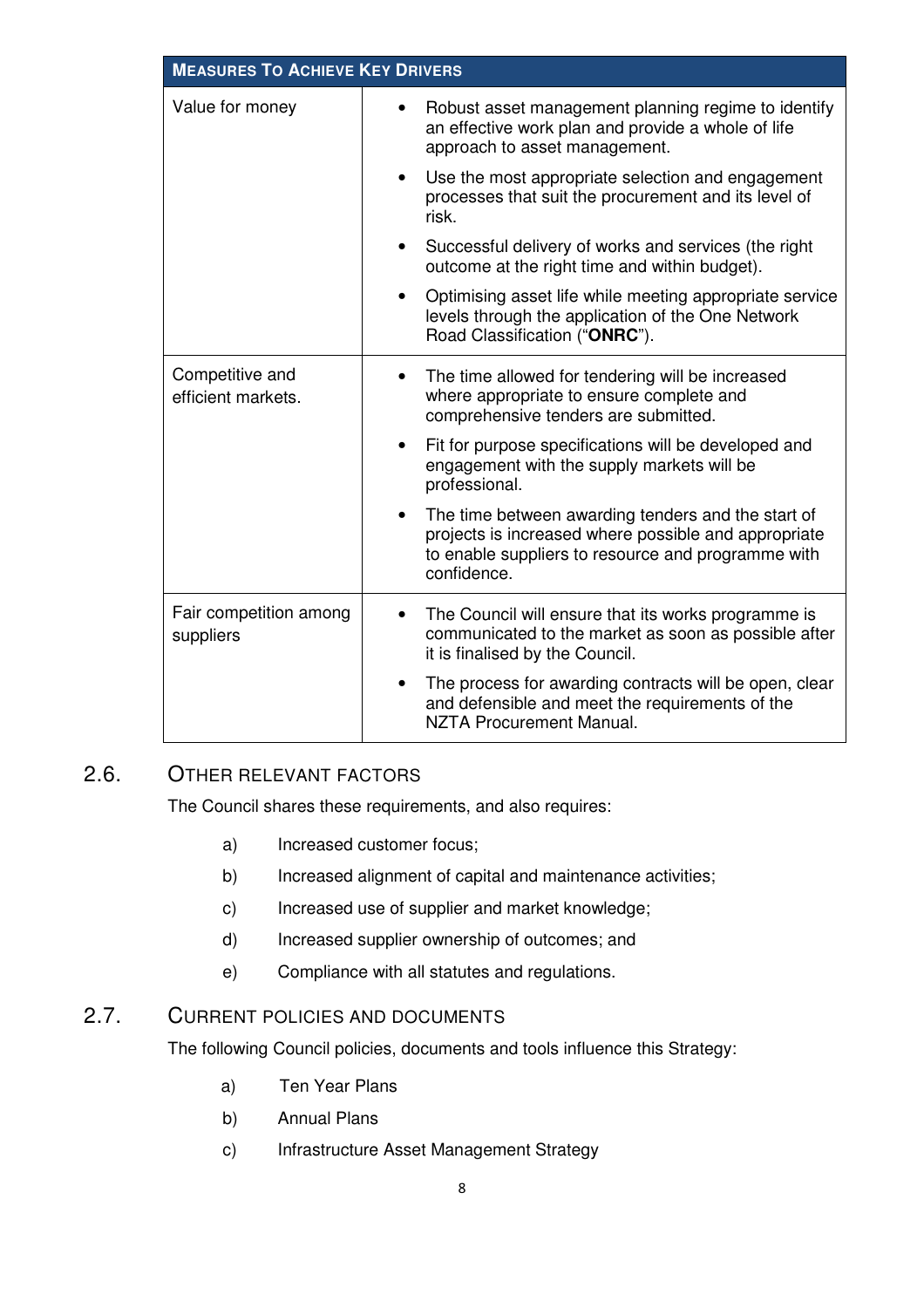- d) Financial Strategy
- e) Transport Activity Management Plan 2018/19-2032/33
- f) Delegations Register
- g) Procurement Policy and Procurement Guidelines
- h) Health, Safety and Wellbeing policies; and
- i) Supplier Pre-qualification (SiteWise) for HSAW.

The following external documents influence this Strategy:

- a) NZTA Procurement Manual
- b) Regional Land Transport Strategy
- c) Government Policy Statement on Land Transport Funding
- d) Local Government Act 2002
- e) Land Transport Management Act 2003; and
- f) Government Procurement Rules.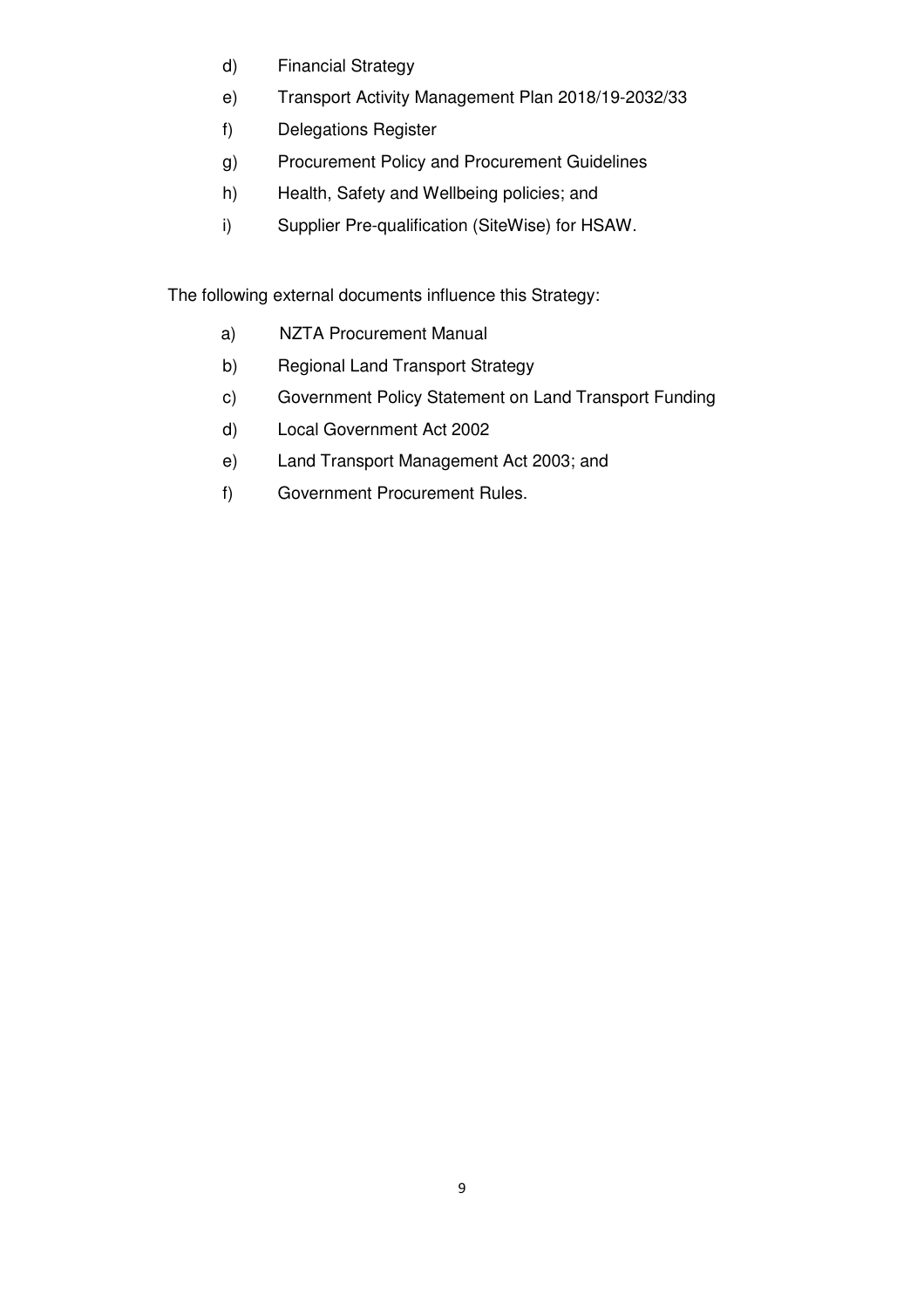## 3. PROCUREMENT PROGRAMME

#### 3.1. PROCUREMENT PROGRAMME

The Council delivers transportation services through third party contracts for professional services, maintenance & operations, renewals and capital projects.

Where appropriate Council generally utilises the following supplier selection methods:

- Direct appointments for low value, low risk projects;
- Closed tenders; and
- Open tenders.

The Council procures contracts for high value or complex capital projects as and when required. Capital projects are usually competitively tendered on a staged basis, specifically separating design from construction. Tenders are generally priced on a lump sum or measure and value basis.

The Council engages consultants to undertake tasks and various activities that cannot efficiently or effectively be addressed by internal staff due to limitations around time or expertise. This includes providing specific analysis and advice such as modelling, surveying and valuation, design and other short term assistance.

Contracts are also established with education specialists from time to time to help spread messages publically and encourage behaviour changes. This includes topic areas such as road safety and travel choice.

The Council may elect to extend contract terms from time to time subject to any necessary NZTA and delegated authority approvals.

#### 3.2. PUBLIC TRANSPORT

The Council does not run any Public Transport (bus and ferry services are run by private companies on contract to the Otago Regional Council). However, Council supports the Otago Regional Council to subsidise the local bus services, and it provides bus stop facilities, some of which are subsidised by the Otago Regional Council and NZTA.

#### 3.3. WAY TO GO

Way to Go is the collaborative partnership between the New Zealand Transport Agency, Queenstown Lakes District Council and Otago Regional Council.

Way to Go is currently operating under a Memorandum of Understanding signed by the parties in December 2018; and an updated Partnering Agreement is being finalised.

An interim structure was endorsed by the Way to Go Governance Board on 18 June 2019 and this is represented in the organisation chart attached as Appendix 1.

Way to Go recognises the unique transport challenges faced by the Queenstown Lakes District and is committed to working collaboratively to provide residents, visitors and ratepayers with an enduring, affordable, safe transport system, which also provides transport choice.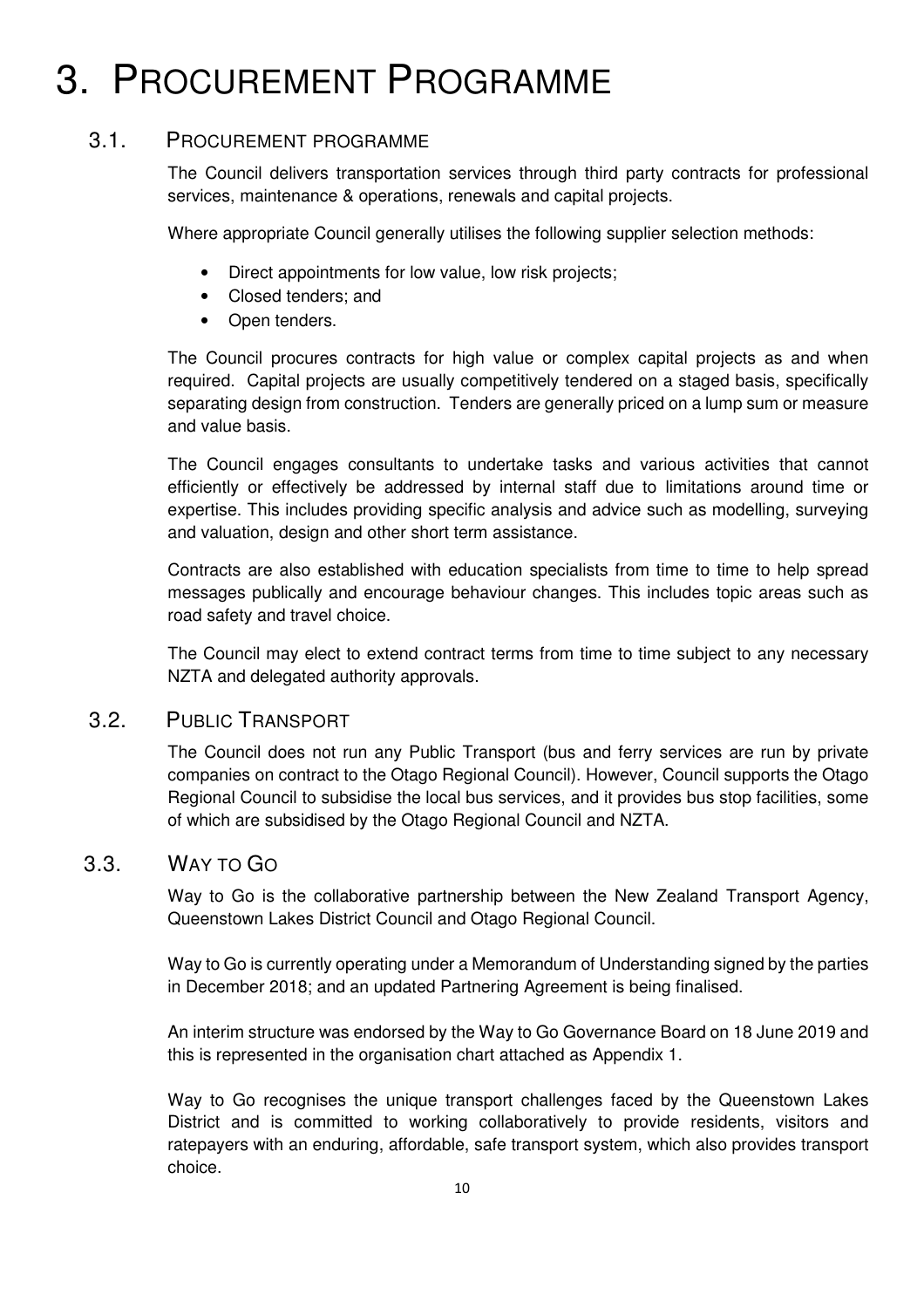This joined up approach will:

- Enable a more logical planning and professional services environment
- Enable more efficient sequencing of construction projects
- Reduce the risk of competition for consultants and contractors; and
- Increase the procurement capability of all three organisations by drawing on the expertise of the home organisations.

#### 3.4. SUBSIDISED TRANSPORT BUDGET PROFILE

Work is currently underway developing QLDC's He Mahere Kahurutaka 21-31 (Ten Year Plan) which is due for release in June 2021. In advance of that, QLDC's annual plan for 2020/21 will be public in the second quarter of 2020 and this will provide greater budget and project certainty over the near term.

With a forecast annual procurement spend in 2019/20 of approximately \$73m the Council can be considered a significant procurement organisation – both in terms of a New Zealand context, and especially in Queenstown Lakes / Central Otago districts.

The following table further breaks down the next two years budgets into Transport related activities (QLDC Ten Year Plan, uninflated).

|                             | 2019/20 | 2020/2021 |
|-----------------------------|---------|-----------|
| <b>Active travel</b>        | \$7.8   | \$10.9    |
| Growth                      | \$22.6  | \$42.4    |
| Public transport            | \$6.3   | \$0.3     |
| Travel demand<br>management | \$1.8   | \$0.7     |
| Street scape                | \$2.8   | \$8.4     |
| Minor<br>improvements       | \$2.8   | \$2.7     |
| Renewals                    | \$3.5   | \$3.7     |
| Parking                     | \$12.0  | \$24.4    |
| Other <\$50k                | \$13.9  | \$15.0    |
| Total                       | \$73.4  | \$108.6   |

TABLE 1: SUBSIDISED TRANSPORT PROCUREMENT BUDGET 2019/20-2020/2021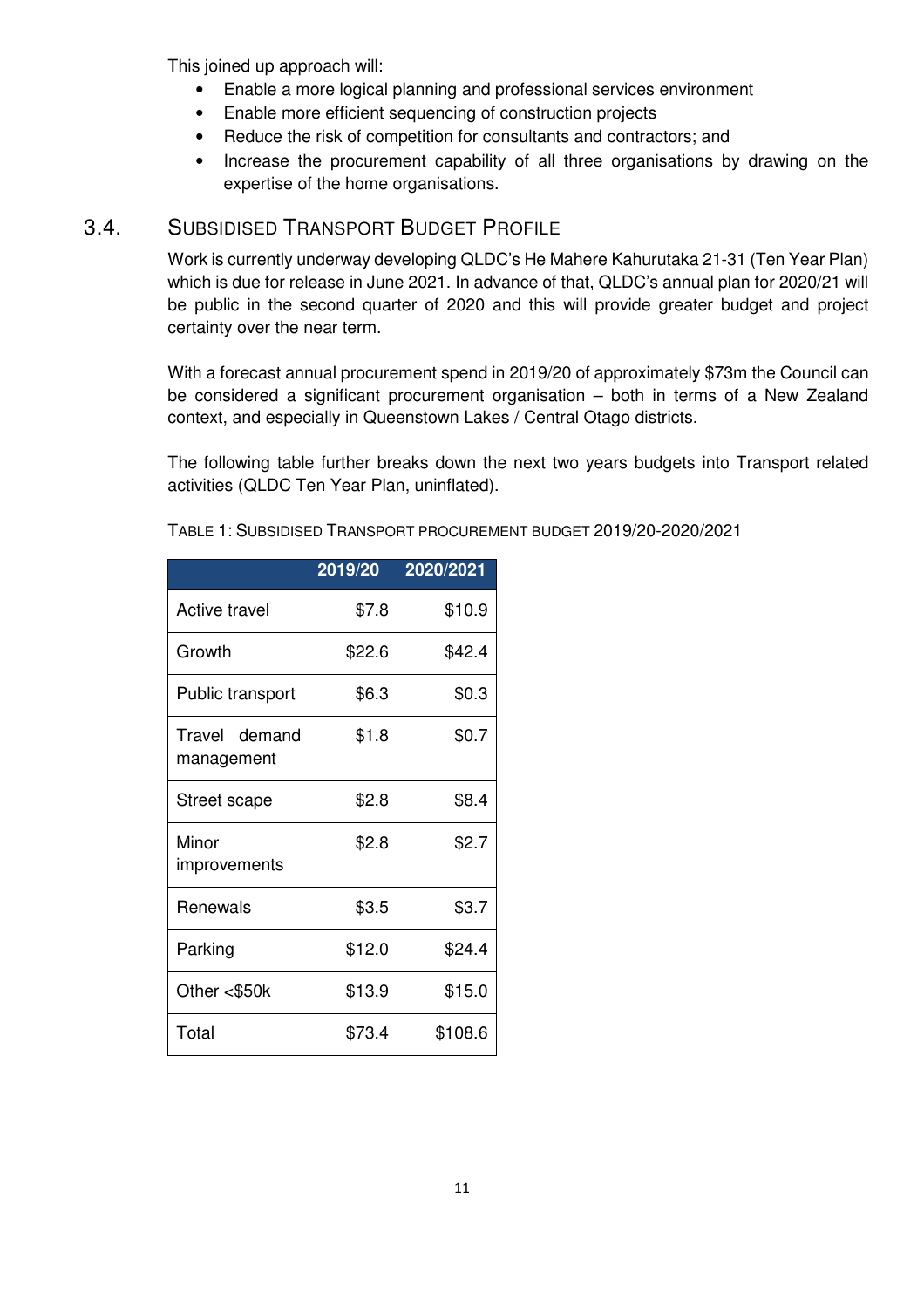#### 3.5. PROCUREMENT FORWARD PROGRAMME

QLDC is currently in the middle of its three year planning cycle and has made the decision to append its current procurement programme.

Appendix 2 provides a summary of operational / maintenance contracts including rights of renewal and go to market dates.

Appendix 3 provides a summary of our intended procurement projects through to mid 2021.

Appendix 4 provides a summary of Way to Go's high level programme and current projects.

QLDC commits to provide regular market updates as we gain greater certainty on our procurement forward programme, including Way to Go.

#### 3.6. IDENTIFICATION OF ANY PENDING HIGH-RISK OR UNUSUAL PROCUREMENT ACTIVITIES

No high risk procurement activity is contemplated by this Strategy.

While well understood and not unusual in transport procurement, advanced procurement activities may be considered by Way to Go and QLDC and, if formalised, necessary approvals will be sought.

### 4. PROCUREMENT ENVIRONMENT

#### 4.1. ANALYSIS OF SUPPLIER MARKET – PROFESSIONAL SERVICES

Queenstown Lakes District is represented by a number of national, multi-national and local professional services providers.

The Council has or is currently using the following transportation professional services providers:

| <b>Consultant</b> | <b>Services</b>                                                                                           | <b>Project Size</b> |
|-------------------|-----------------------------------------------------------------------------------------------------------|---------------------|
| <b>Stantec</b>    | <b>Transport Professional and Engineering Services</b><br>including in partnership with other consultants | Large/Medium/Small  |
| WSP OPUS          | <b>Transport Professional and Engineering Services</b><br>including in partnership with other consultants | Large/Medium/Small  |
| <b>GHD</b>        | <b>Transport Professional and Engineering Services</b><br>in partnership with other consultants           | Large               |
| <b>BECA</b>       | <b>Transport Professional and Engineering Services</b><br>in partnership with other consultants           | Large               |
| Abley             | <b>Transport Professional Services</b><br>in partnership with other consultants                           | Large/Medium        |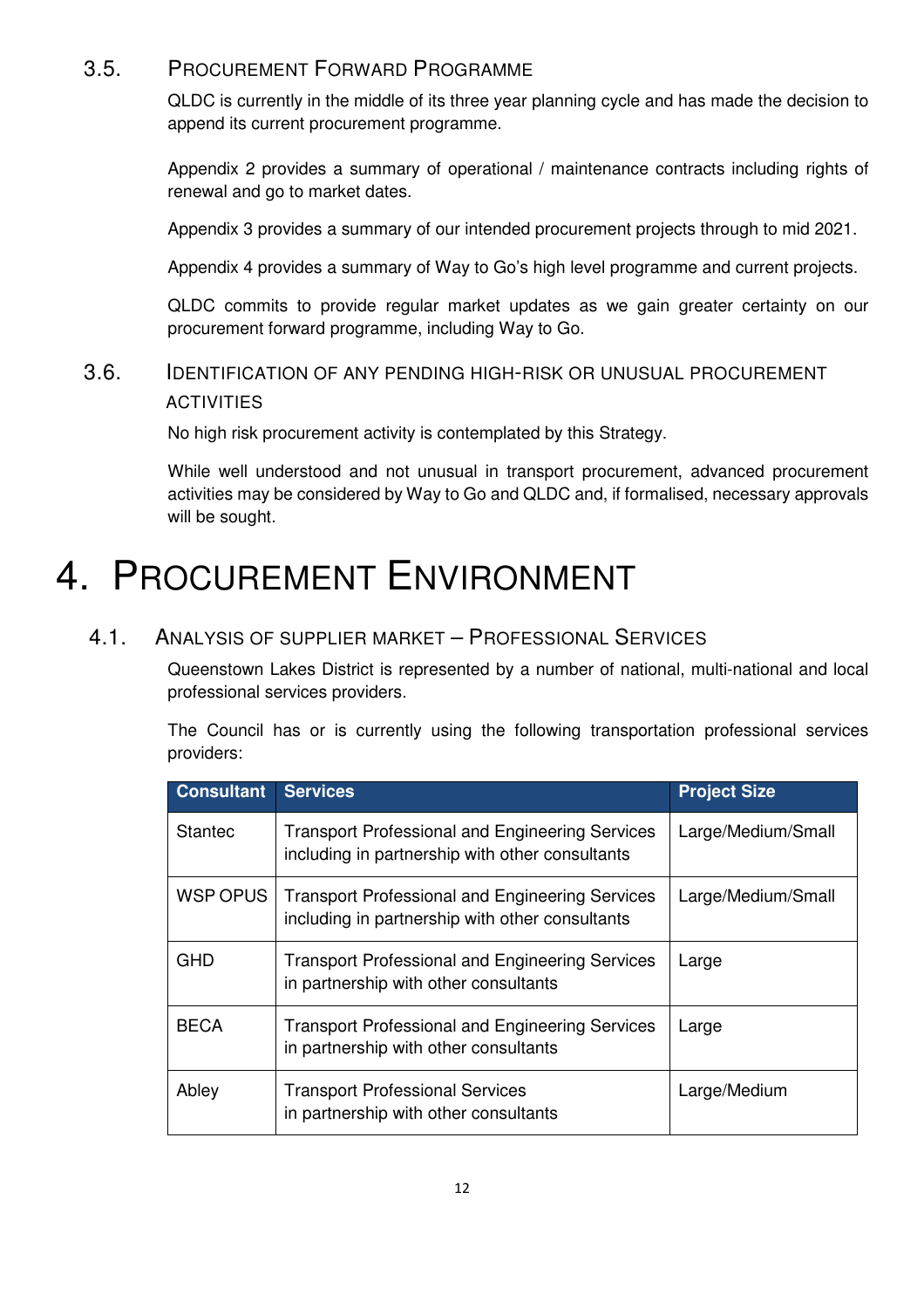| Rationale<br><b>Transport Professional Services</b><br>including in partnership with other consultants |                                                       | Medium/Small       |  |
|--------------------------------------------------------------------------------------------------------|-------------------------------------------------------|--------------------|--|
| Utiity                                                                                                 | <b>Transport Professional Services</b>                | Small              |  |
| Hadley<br>Consultants                                                                                  | Capital design                                        | Medium/Small       |  |
| Jasmax                                                                                                 | Urban Design<br>in partnership with other consultants | Large              |  |
| <b>Boffa</b><br>Miskell                                                                                | Urban Design<br>in partnership with other consultants | Large              |  |
| LandLAB                                                                                                | Urban Design<br>in partnership with other consultants | Large              |  |
| <b>RCP</b>                                                                                             | Project management                                    | Large/Medium/Small |  |
| Jacobs                                                                                                 | Project management                                    | Large/Medium/Small |  |
| Aecom                                                                                                  | Project management                                    | Large/Medium/Small |  |

#### 4.2. ANALYSIS OF SUPPLIER MARKET – MAINTENANCE & CONTRACT WORKS

The Council has or is currently using the following transportation maintenance and contract works providers.

| <b>Contractor</b>         | <b>Services Provided</b>                          | <b>Project Size</b> |
|---------------------------|---------------------------------------------------|---------------------|
| McKay                     | Lighting maintenance                              | Medium/Small        |
| Downer NZ                 | Roading Maintenance                               | Full spectrum       |
|                           | <b>Capital Works Transport Construction</b>       |                     |
| Fulton Hogan              | Capital Works Transport Construction <sup>1</sup> | Full spectrum       |
| SouthRoads                | <b>Capital Works Transport Construction</b>       | Medium/Small        |
| The Roading Company       | <b>Capital Works Transport Construction</b>       | Medium/Small        |
| <b>Wilson Contractors</b> | <b>Capital Works Transport Construction</b>       | Medium/Small        |
| Done Rite                 | <b>Capital Works Transport Construction</b>       | Small               |
| <b>Brian Perry Civil</b>  | <b>Capital Works Transport Construction</b>       | Large               |

l

<sup>&</sup>lt;sup>1</sup> Council's accounting system categorises pavement reseals as capital expenditure.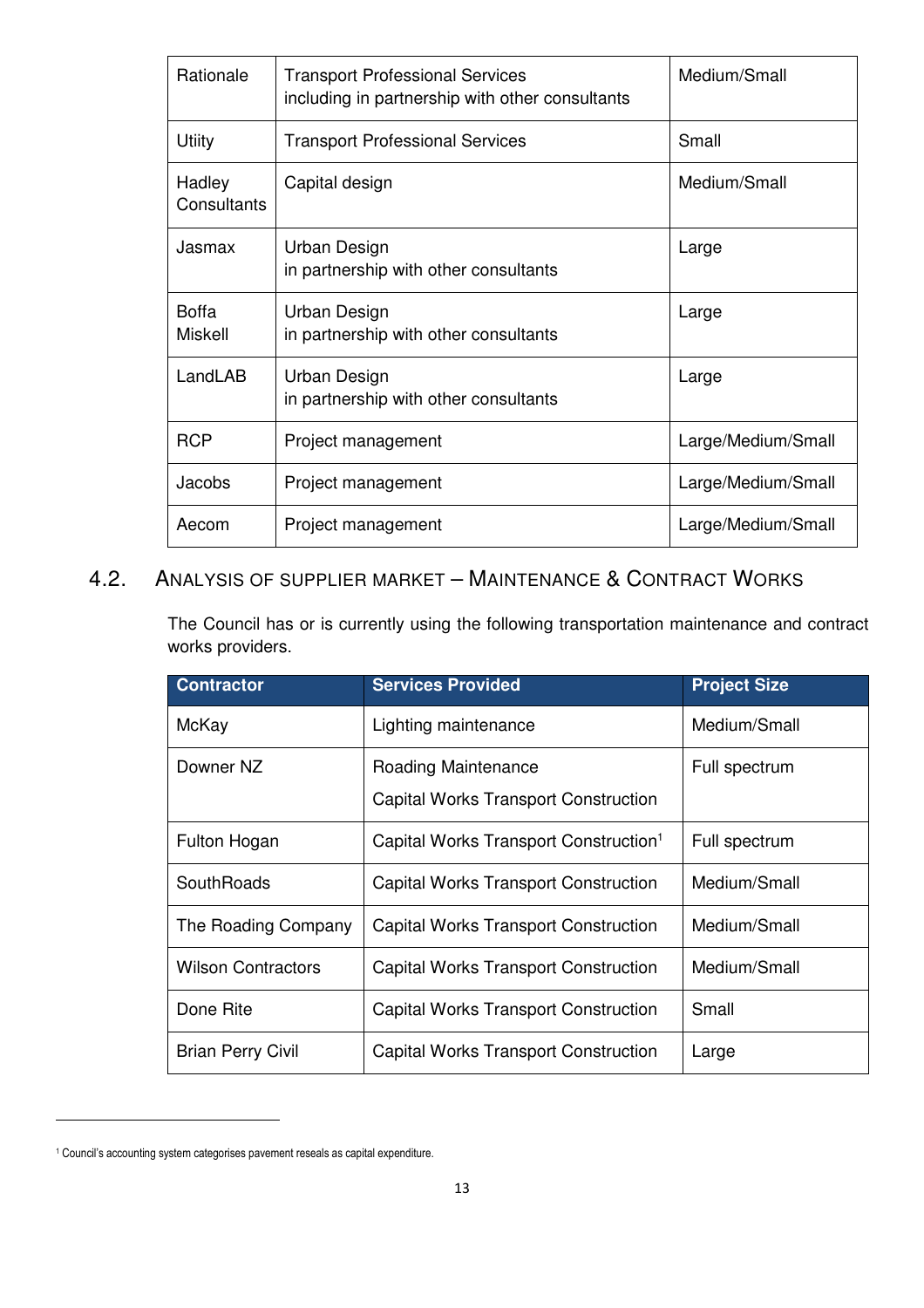It is worth noting:

- that on occasions these contractors also sub-contract smaller local contractors when necessary
- Council is aware there are other contractors that could bid for contracts as they are advertised. These include: CB Civil and Drainage, Civil Construction, McDonnell Dowell, HEB.

#### 4.3. ANALYSIS OF THE CURRENT PROCUREMENT SPEND AND PROFILE

The lengths of contracts will be fit for purpose to address risk, opportunity and the current supplier market.

Appendices 2 and 3 provide an overview of planned procurement.

#### 4.4. ANALYSIS OF THE IMPACT OF THE PROCUREMENT PROGRAMMES OF OTHER APPROVED ORGANISATIONS AND OTHER ENTITIES

The following other organisations are procuring or may procure significant projects that may attract local suppliers interested in the Council's infrastructure projects:

- New Zealand Transport Agency (NZTA)
- Central Otago District Council
- Southland District Council
- Private developers

Council's 3 Waters programme will also be using the same large contracting organisations and their sub-contractors, and the same project management resources. Although the procurement timing can be managed to limit when contracts are coming to the market, the programme may limit resources available for roading contracts.

The Council is mindful that the normal activities of the NZTA, Otago Regional Council, Central Otago District Council and Southland District Council, if all procured at the same time as the Council, could place undue pressure on the industry by creating work 'spikes' and reducing competition for individual contracts. Council will continue to work with these parties to better understand the load (and the availability of work to the industry) throughout the year. The Council believes it will benefit from greater levels of competition for its contracts as a consequence.

The following table provides a list of all the known significant projects being procured by other local entities that may compete for Infrastructure Services' suppliers over the coming year.

| <b>PROCURING</b><br><b>AGENCY</b> | <b>KNOWN PROJECTS</b>                                                                                                                                                                                                                                 |
|-----------------------------------|-------------------------------------------------------------------------------------------------------------------------------------------------------------------------------------------------------------------------------------------------------|
| <b>NZTA</b>                       | Projects with a Council component are within the Wakatipu Way to<br>Go programme listed in Table 1. Additionally, the NZTA is also<br>leading the Shotover to Kawarau project which will also be delivered<br>under the Wakatipu Way to Go programme. |
| <b>CENTRAL OTAGO</b><br>DC        | The Council expects activity levels to be comparable to average levels<br>in previous years.                                                                                                                                                          |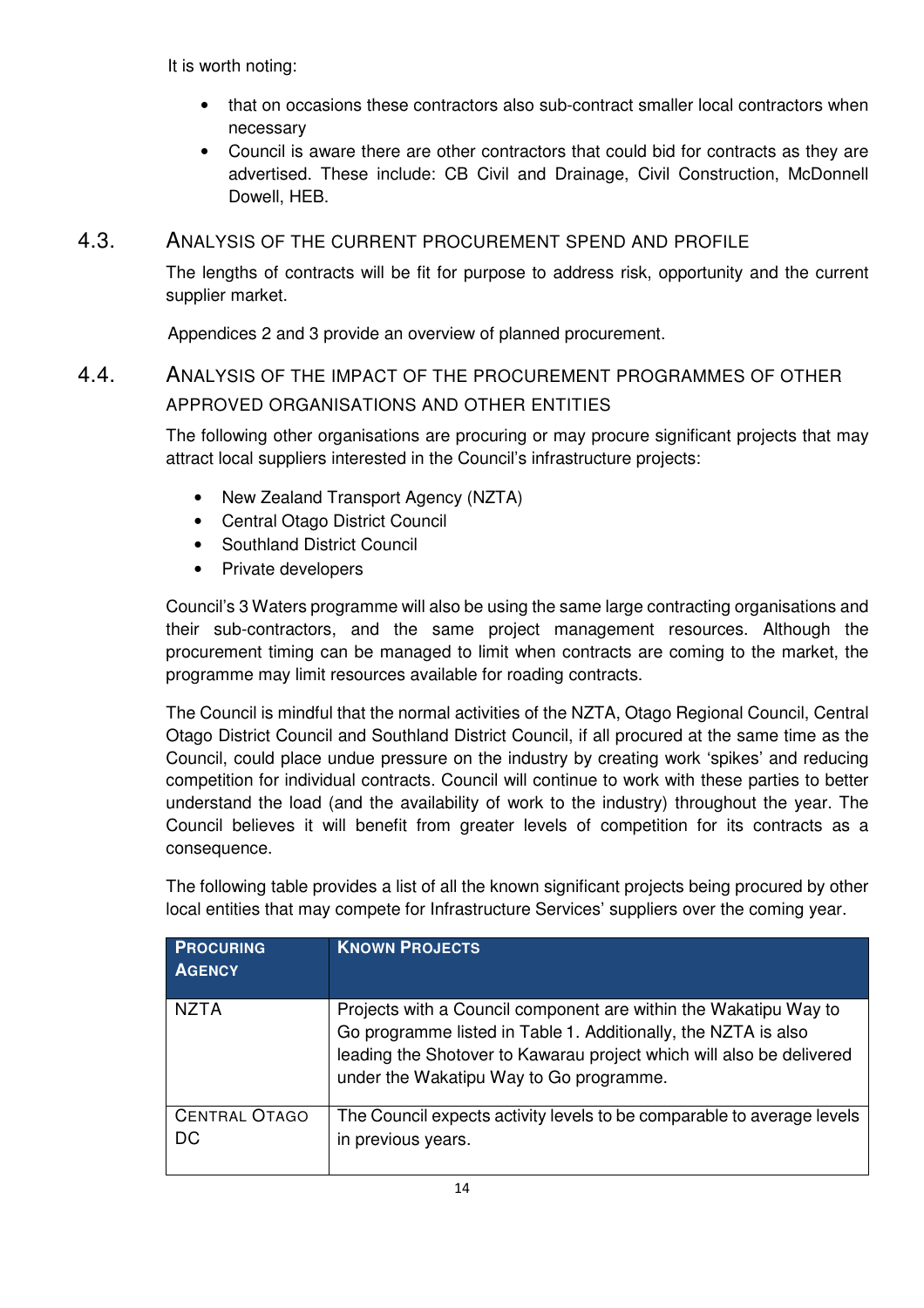| <b>SOUTHLAND DC</b>                 | Council expects activity levels to be comparable to average levels in<br>previous years.                                                                                                  |
|-------------------------------------|-------------------------------------------------------------------------------------------------------------------------------------------------------------------------------------------|
| <b>PRIVATE</b><br><b>DEVELOPERS</b> | Continued development of :<br><b>Frankton Flats and Remarkables Park</b><br>$\bullet$<br>Hanley Downs residential development (near Jack's Point)<br>Kingston<br>Ladies Mile<br>$\bullet$ |
|                                     | Other subdivisions                                                                                                                                                                        |

There is evidence that the contractor supplier market is nearing capacity in the Queenstown Lakes District with no tenders received for a recent medium sized project and prices for a large project coming in well over the pre-tender estimate. It has also been difficult to secure consultants to undertake small to medium sized project. Strategies to address these issues are discussed in the next section.

The winter climatic conditions in the region and the peak tourist period over the Christmas/New Year period limits the time available for construction of transport projects in the Queenstown Lakes District.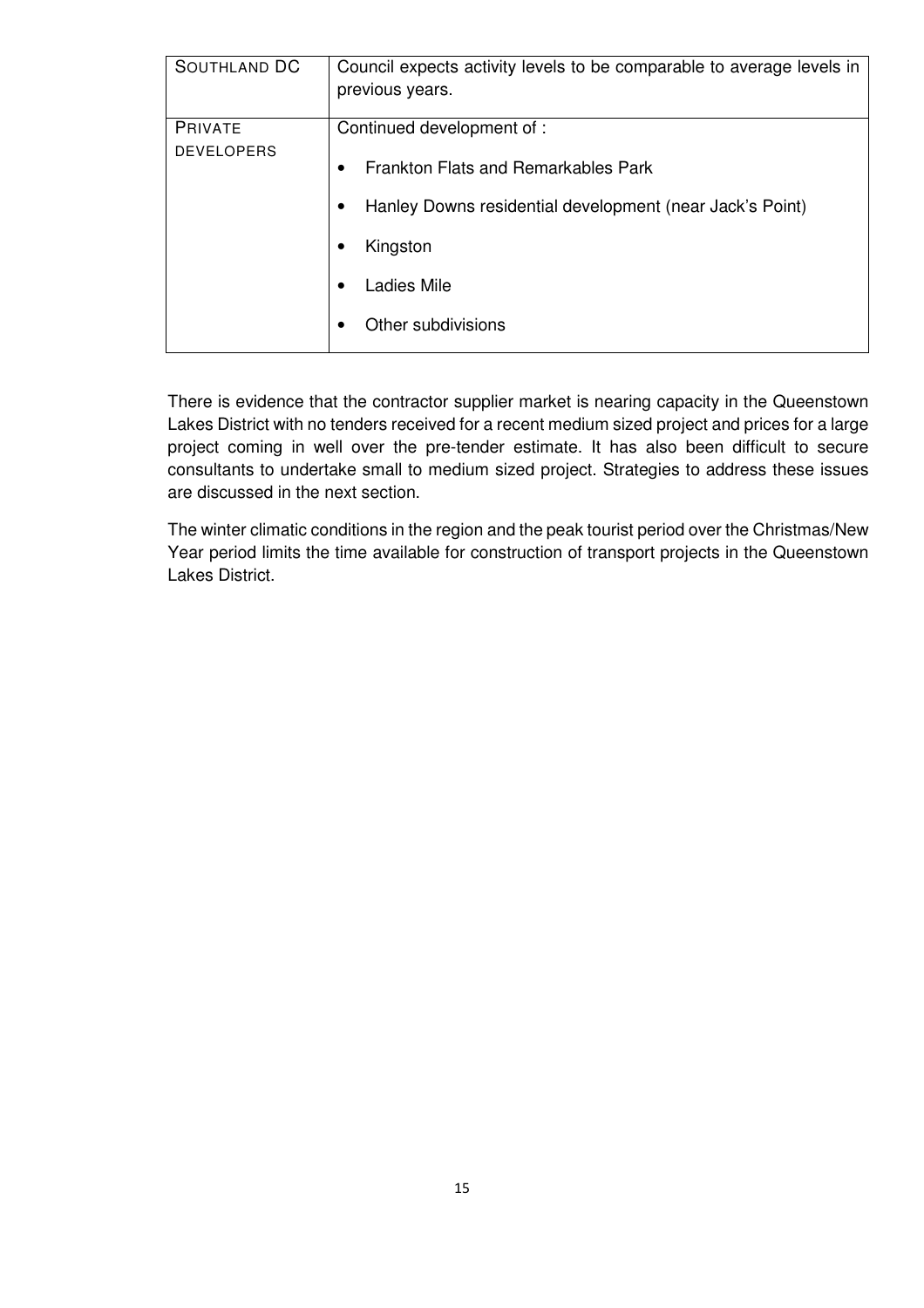## 5. APPROACH TO DELIVERING THE WORK PROGRAMME

#### 5.1. SPECIFIC STRATEGIC OBJECTIVE

The Council's primary infrastructure procurement objective is to:

Deliver the right infrastructure, to the right standard, at the right time, at best value.

This Strategy has considered how to achieve best value through the procurement process. Initiatives to ensure the on time delivery of the programme have also been identified. The panel delivery model will also assist with on time delivery by allowing the Council to approach suitable suppliers at the scoping stage of a project which will speed up the scoping stage and better prepare suppliers when the project starts.

#### 5.2. OBJECTIVES

Council aspires to deliver on the following objectives:

| <b>OBJECTIVE</b>                                                                                                            | <b>ADDRESSED</b>                                                                                                                                                                                                                                                                                                                                                                                                                                                                                                                                             |  |  |  |
|-----------------------------------------------------------------------------------------------------------------------------|--------------------------------------------------------------------------------------------------------------------------------------------------------------------------------------------------------------------------------------------------------------------------------------------------------------------------------------------------------------------------------------------------------------------------------------------------------------------------------------------------------------------------------------------------------------|--|--|--|
| Council<br>programmes<br>and<br>projects are aligned to the<br>three<br>current<br>year<br>programme in the 10 Year<br>Plan | by programming a three yearly update of this strategy to take into<br>account programme changes in the 10 Year Plan and policy<br>changes.                                                                                                                                                                                                                                                                                                                                                                                                                   |  |  |  |
| Council processes are timely,<br>effective and deliver at lowest<br>cost of ownership                                       | by helping remove questions about the way projects will be<br>procured in the future.<br>by investigating and applying within each asset management<br>plan and during project planning a whole-of-life cost analysis<br>process.                                                                                                                                                                                                                                                                                                                            |  |  |  |
| Best value suppliers<br>are<br>participating in contestable<br>processes to deliver Council<br>projects and programmes      | by determining the value suppliers will bring to a project through<br>attribute testing during the tending process. For high risk, high value<br>projects the Council will use a pre-qualification process to ensure<br>best value suppliers for particular projects are identified and known<br>to Council staff before requesting for tenders.<br>by using the panel procurement method for consultants which<br>requires a set tender process to establish the panel, and the use of<br>tendering for all other contracts over the value specified in the |  |  |  |
|                                                                                                                             | Procurement Policy.                                                                                                                                                                                                                                                                                                                                                                                                                                                                                                                                          |  |  |  |
| understands<br>Council<br>its<br>supply market                                                                              | by conducting workshops with consultants and contractors,<br>requesting and receiving feedback, and reviewing recently awarded<br>contracts.                                                                                                                                                                                                                                                                                                                                                                                                                 |  |  |  |

#### 5.3. PROCUREMENT PLANNING

All procurement is to be supported by a Procurement Plan that addresses the entire project or service. It's intended that a 'short-form' procurement plan be developed for simple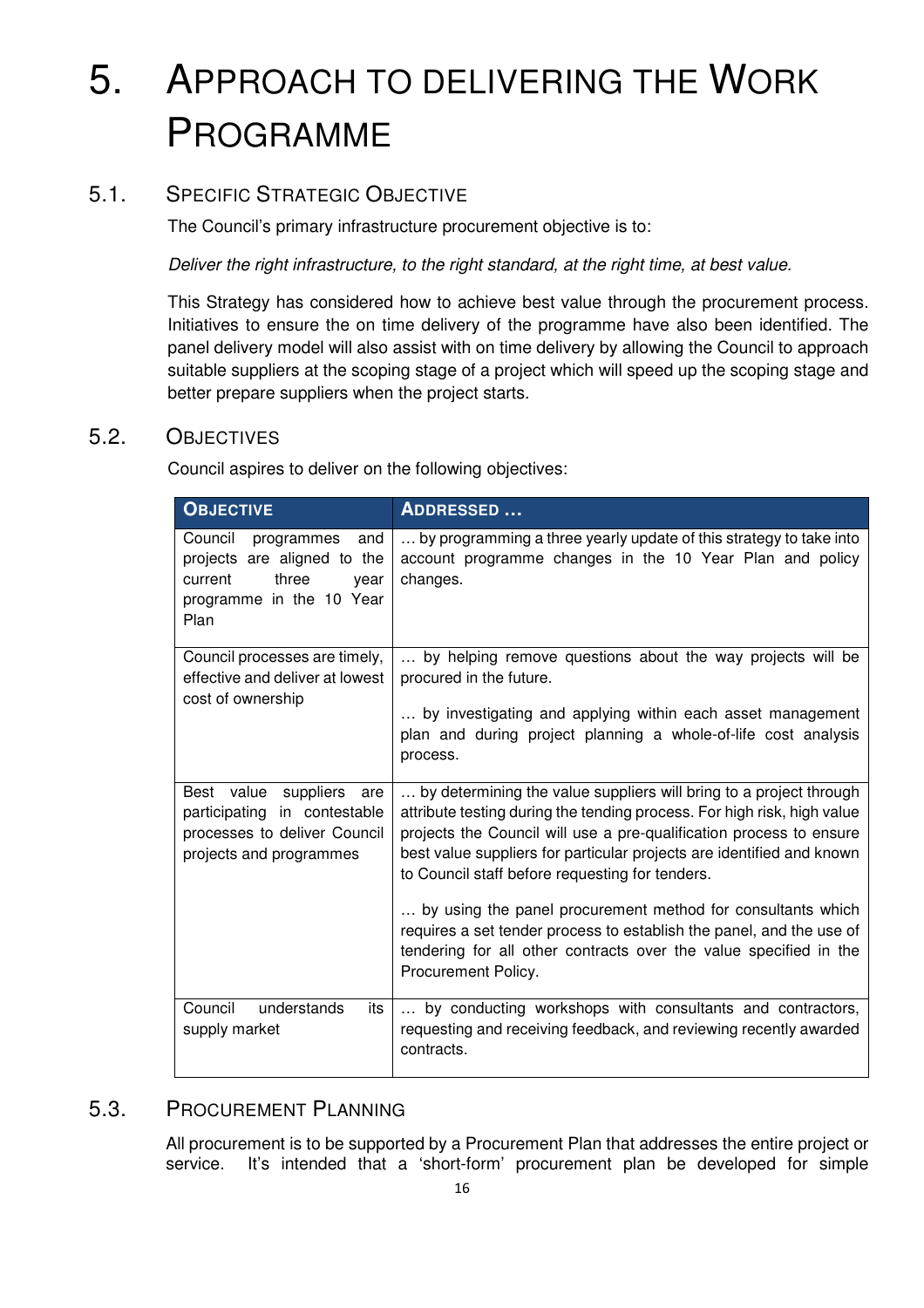procurements (low cost / low value), and a more detailed plan for complex procurements with higher costs, risk and/or high customer or community profile.

The level of procurement planning is assessed as the total budget for the project or contract. Services are not to be unbundled from projects (eg: \$20,000 of professional services fees in a \$500,000 capital project is part of a complex procurement). Also the value is based on the total value of the contract over the total term of the contract (eg: \$400,000 for a five year \$80,000 pa contract is a complex procurement). For panel agreements, the procurement planning will be addressed in the Panel Management Plan.

QLDC's Delegation Policy will be the driver to determine who is responsible for approving Procurement Plans.

#### 5.4. PROJECT SPECIFIC PROCUREMENT PLAN

In developing the Project Specific Procurement Plan, QLDC will review the project and consider:

- a) The services required for each project;
- b) The project value;
- c) The risk, complexity and chance for innovation that each project presents; and
- d) The Council's procurement goals.

Based on this analysis QLDC will identify its preferred strategy for procuring each project. Where the preferred strategy differs in some respect from Council's Procurement Policy, appropriate delegated authority for departures will be obtained.

#### 5.5. DELIVERY MODELS

In most cases, maintenance and other specialist contracts will be single contracts while most capital projects will include a design contract followed by one or more construction contracts.

The base delivery model for capex procurement will be staged delivery.

A new Engineering & Specialist Support Services Panel will replace the expired Engineering professional services panel. The new Panel will continue to be used for the majority of smaller transport related projects. This will ensure the successful consultants will be assured of the opportunity to win work into the future and will therefore be better able to invest in resources to support local delivery.

Design and construct contracts may be considered for projects where:

- the design component is simple and low;
- complexity and uncertainty is high;
- the Council considers that suppliers are best placed to influence and manage risk; and
- the opportunity to innovate is high.

Delivery model selection will follow the requirements of the Procurement Policy, NZTA Procurement Manual and this Strategy.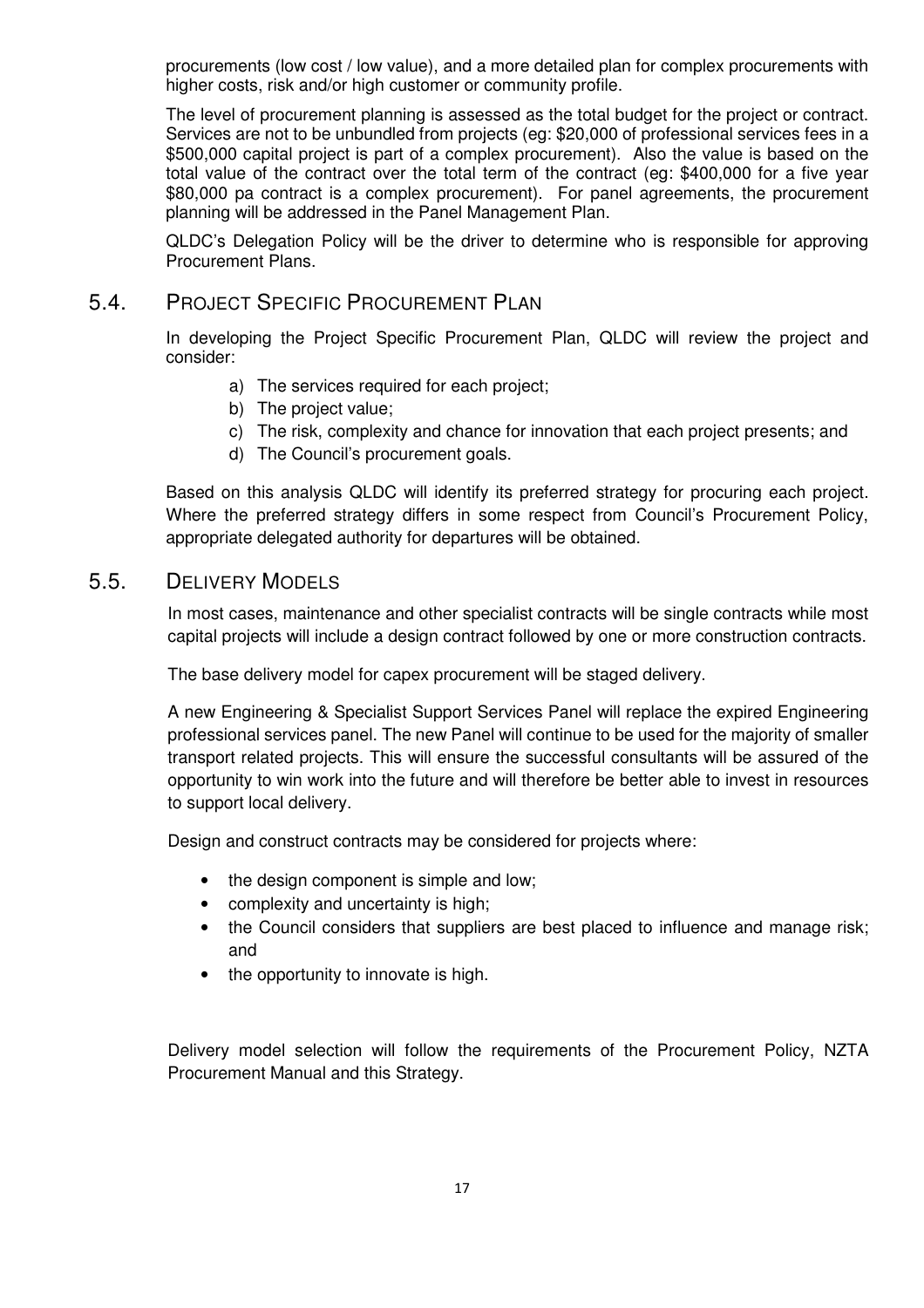#### 5.6. SUPPLIER SELECTION METHODS

The Council intends to utilise a variety of supplier selection methods and project specific decisions will be considered and defined in the Procurement Plan.

The following methods are contemplated by this Strategy:

- Direct Appointment
- Lowest Price Conforming
- Price Quality; and
- Quality Based.

Supplier selection will follow the requirements of the Procurement Policy, NZTA Procurement Manual and this Strategy.

#### 5.7. ADVANCED COMPONENTS

Along with the standard procurement delivery models and supplier selection methods, robust procurement planning may identify greater value for money from the use of advanced components. Currently the Council's procurement planning has identified the use of advanced components being contemplated in multiple scenarios, including:

Supplier Panel – Engineering & Specialist Support Services Panel

The principles of the Engineering & Specialist Support Services Panel are threefold: an open market approach, ie there'll be a competition to be on the panel; the panel numbers will be constrained, to remove the common fault of panel members not getting enough work to reward their investment; and there will be a robust secondary procurement process for panel members to win work and for the Council to evidence value for money, ie the opportunity for success will be regularly available.

The primary panel procurement will be a balance or Price and Non Price attributes.

As rates will be sought to evidence price value and estimates are not available at a discipline level – the primary supplier selection methodology will evaluate utilising a price / quality method without disclosure of the estimate.

The secondary procurement will be greatly simplified by:

- providing different procurement methodologies for different dollar ranges; and
- generally only seeking methodology, key personnel and price.

The professional services panel is contemplated for an initial term of two years with two one year rights of renewal; and will be closed for the first two years.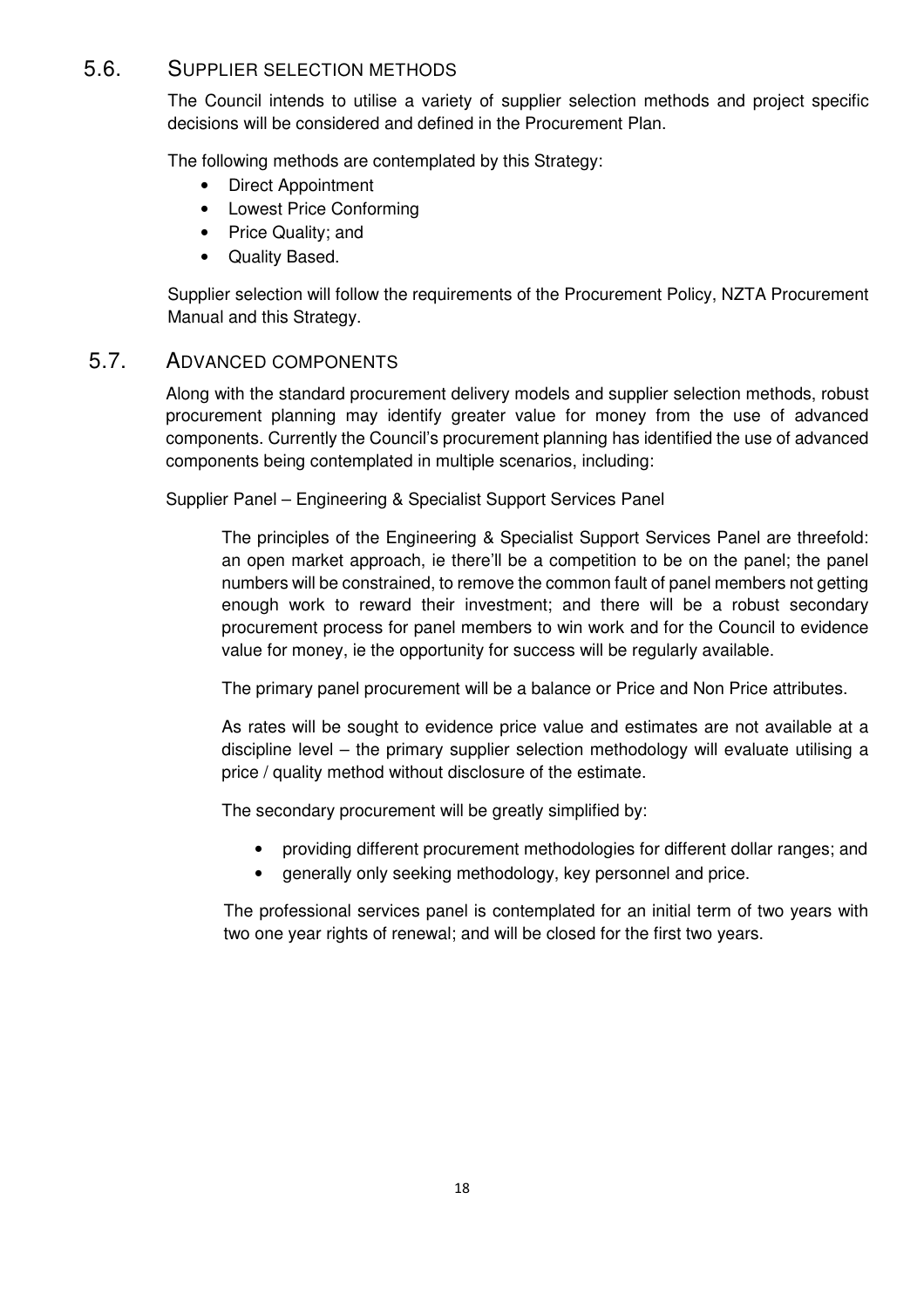QLDC is also considering a minor works panel. This is not yet through the procurement planning stage but will parallel the principles, objectives, procurement and operational delivery to QLDC's Engineering & Specialist Support Services and 3 Waters Design and Contract Works panels.

Way to Go – Quality Based & Shared Risk

The logical extension for Way to Go is moving from a partnering agreement to a planning alliance with future thinking to be confirmed in respect of conversion to a delivery alliance.

By definition the alliance model assumes a level of shared risk.

It is not uncommon in alliances to use the quality based method to undertake the initial supplier selection. Key to the success of alliances is finding the right partners and to this end open market approaches will ensure those suppliers with the best fit are successful. Price, at least initially, is less important as this will be independently validated through the development of the target out-turn cost.

Should the Way to Go Board make this decision, necessary approvals will be sought.

#### 5.8. UTILISATION OF QLDC'S 3 WATERS PANELS

QLDC has a large 3 Waters programme that, in a number of areas, will also involve transport related and/or funded projects.

In 2018/19 QLDC went to the open market seeking panel members for two new panels to support the programme.

The Design Panel and Contract Works Panels were procured utilising a best practice procurement approach that very closely mirrored the NZTA procurement process.

Where it is logical and value for money can be evidenced, QLDC plans to utilise the 3 Waters panels for transport related design and works.

#### 5.9. COMBINING CONSTRUCTION WITH MAINTENANCE

Existing maintenance contracts provide the ability to vary the scope to add both similar maintenance activities; and the delivery of low cost / low contract works projects to the original contract.

This is contemplated where the contractor has shown they can produce a value for money outcome and it is unlikely that negotiating with a panel supplier or going to open or closed tender will produce a better result. The value for money consideration will also include the cost for the Council procurement.

#### 5.10. ROADING NETWORK MAINTENANCE CONTRACT

QLDC's 2015 transport procurement strategy contemplated going to market in 2016/17 for a new Roading Network Maintenance contract. At that stage QLDC's thinking was that "…contracts are intended to be five years …".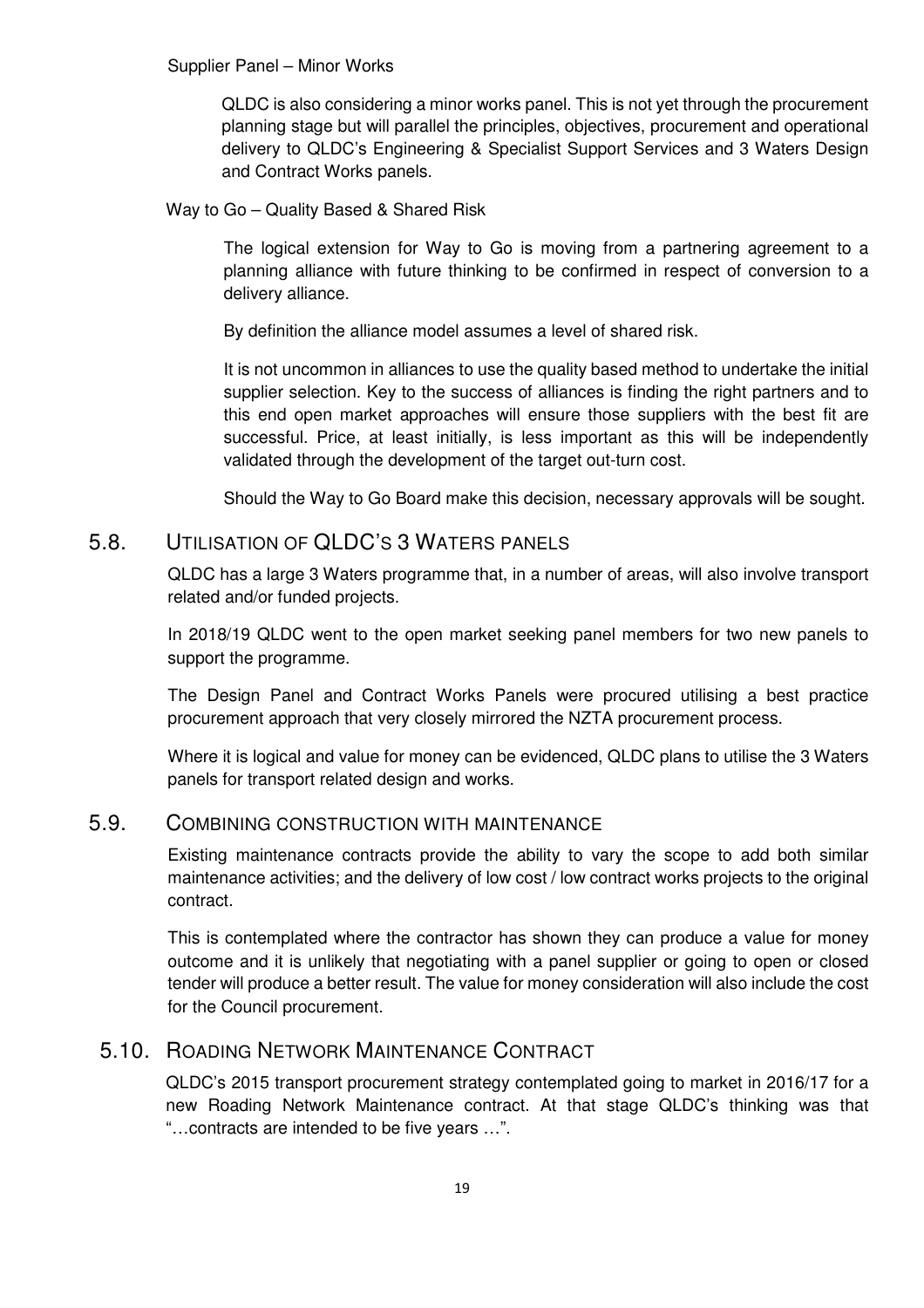After undertaking an internal review including considering relevant provisions of s17A of the LGA, QLDC went to market for a longer term to align with NZTA's Network Outcome Contracts. NZTA were involved in this procurement.

The outcome is that QLDC entered into a Roading Network Maintenance Contract:

| $\bullet$ | commencing              | 1/10/2016 |
|-----------|-------------------------|-----------|
| $\bullet$ | first right of renewal  | 31/3/2021 |
| $\bullet$ | second right of renewal | 31/3/2024 |
| $\bullet$ | final expiry            | 31/3/2027 |

The rights of renewal are solely the provision of QLDC, to this end QLDC has the flexibility to evolve based on supplier performance, the market and QLDC's business need.

#### 5.11. COLLABORATION WITH NEIGHBOURING COUNCILS AND NZTA

This Strategy does not preclude the Council from entering into joint procurement of works and services with relevant partners to enable shared services and deliver better value to the community.

#### 5.12. PRE-QUALIFICATION ARRANGEMENTS

Pre-qualification has been introduced for suppliers' health and safety systems.

The Council intends to investigate whether there are efficiencies to be obtained through the provision of prequalification of suppliers. In the future prequalification may also be used for different work values and/or expertise.

Prequalification is contemplated to allow efficiencies to both QLDC and supply markets.

#### 5.13. BUNDLING OF CONTRACTS

The letting of a number of smaller contracts rather than batching them may help support smaller local contractors to build a positive track record, but it may require more staff time to manage. This will be assessed on a case by case basis as it may be better to batch some projects to realise staff savings, especially when Council resources are under pressure. The Council will continue to review the situation as and when internal resources change.

This Strategy does not preclude the Council from using internal staff to do work for infrastructure services that may have been previously contracted.

#### 5.14. FORMS OF CONTRACT

The Council's procurement framework will contain a range of contract templates for use by the staff. These contracts will be (wherever possible) standard form contracts with tailored special conditions to effectively manage Council's identified risk profile. Forms of contract in use by the Council include:

- NZS3910:2013 Conditions of contract for building and civil engineering;
- NZS3917:2013 Conditions of contract for building and civil engineering Fixed term;
- CCCS:  $4^{\text{th}}$  Edition Dec 2017 Conditions of contract for consultancy services;
- ACENZ/IPENZ: Feb 2019 Short form agreement for consultant engagement; and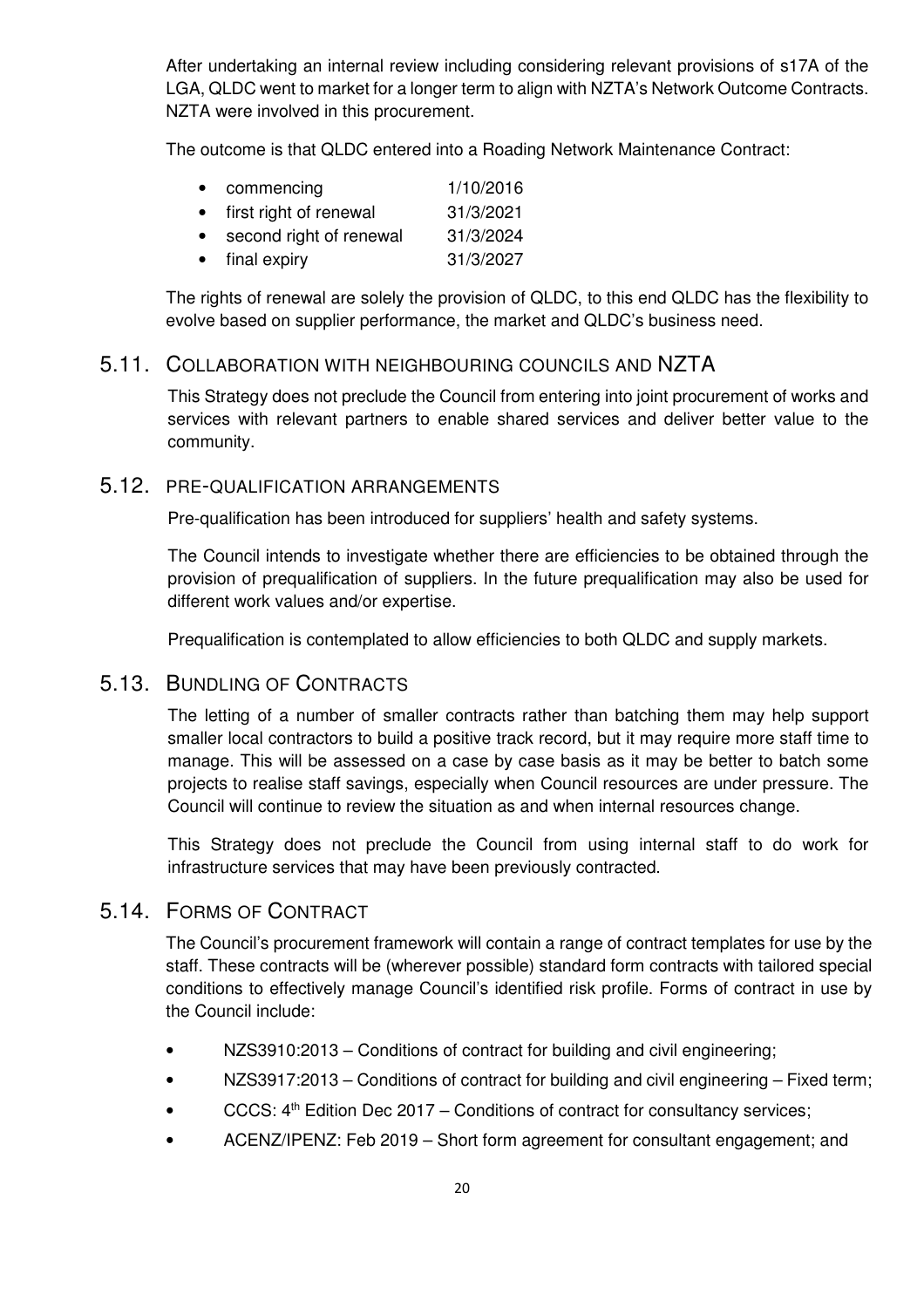• Pre-Construction Services Agreement (Bespoke).

#### 5.15. CONTRACT & SUPPLIER MANAGEMENT

The Council has adopted (and is further refining) performance measuring and reporting systems as appropriate to the type of contract. Supplier performance management will:

- Promote best practice and incentivise positive supplier behaviour that aligns with the QLDC's objectives;
- Set benchmarks and performance targets to communicate expectations on performance;
- Provide the suppliers with feedback on their performance;
- Provide periodic health checks on projects and vendors to be used as a management tool to identify issues and improvement opportunities; and
- Provide the Council with measures other than price to support procurement decisions.

Supplier performance management will be further developed to deliver at three discreet levels:

- Contract Performance carried out by the Operation and Maintenance Business Unit will measure the performance of the supplier against contract performance targets;
- Supplier Management carried out by the Property & Infrastructure Management Team to leverage contract performance to optimise supplier performance across QLDC; and
- Benefit Realisation Carried out by QLDC's contract and project managers to ascertain whether the contracts deliver the anticipated benefits detailed in the business case and/or procurement plan.

#### 5.16. EXCEPTIONS, ADVANCED AND CUSTOMISED COMPONENTS

As discussed above, there are situations that may require alternative procurement processes to be considered and used (such as panels, alliances and/or private public partnerships), the Council reserves the right to consider these on a case by case basis and will consult with relevant stakeholders where necessary.

In some cases, it may be prudent to deviate from this Strategy, in which case advance approval will be sought from NZTA.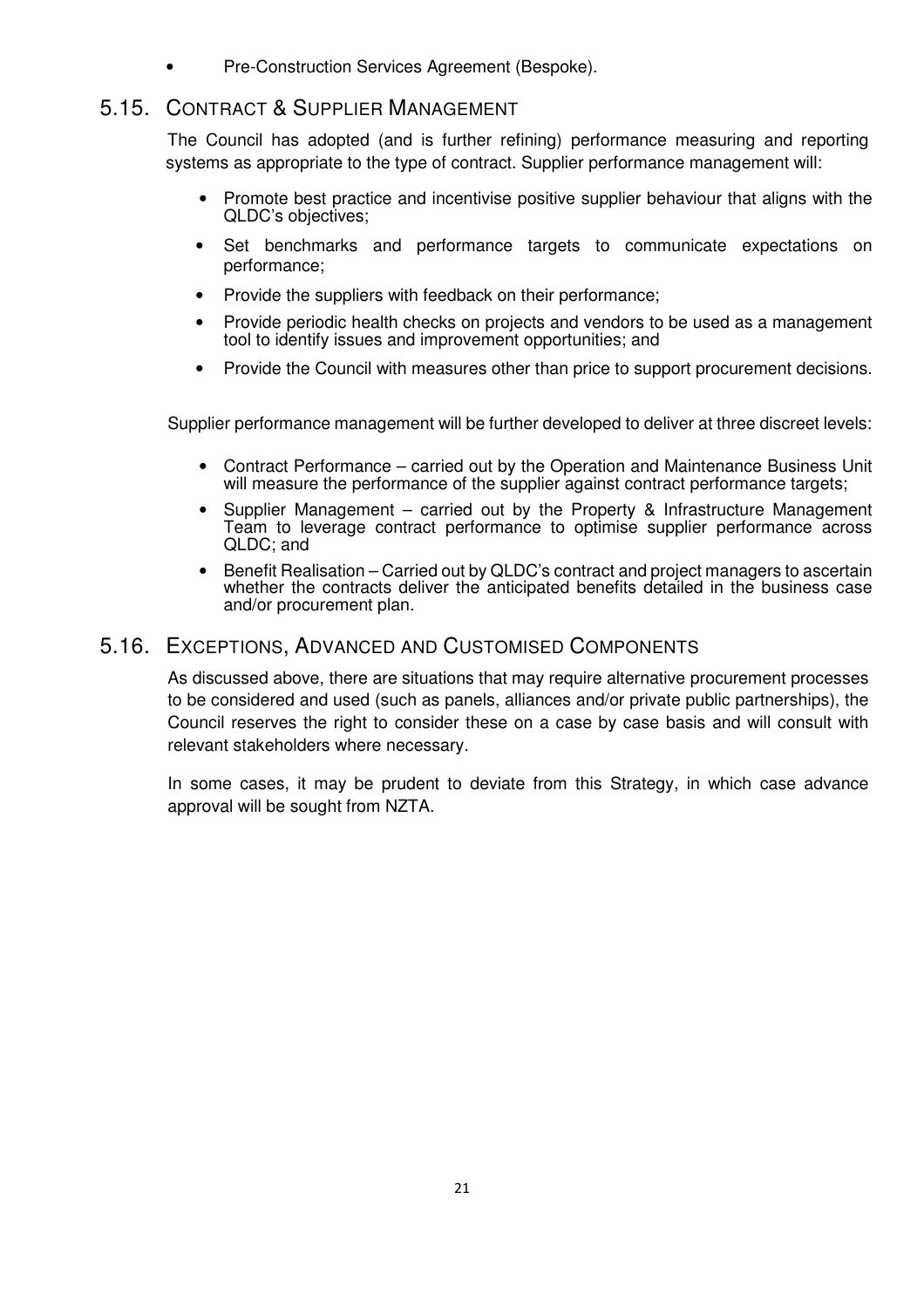## 6. IMPLEMENTATION

#### 6.1. CAPABILITY AND CAPACITY

Transportation infrastructure services are led by Council's Chief Engineer, who is a Chartered Professional Engineer. The Chief Engineer has the following staff available to manage and support transportation services:

- Maintenance & Contracts Manager (40% allocated to transport)
- Roading Ops Contract Manager
- Roading Contracts Technician
- Asset Engineer
- Senior Asset Engineer
- Senior Engineer Roading Ops & Safety
- Contracts Administrator (40% allocated to transport)
- Senior O&M Project Manager (40% allocated to transport)
- General Inspector (40% allocated to transport)
- Senior Environmental Advisor (40% allocated to transport)
- ONRC Roading Technician
- Transport Strategy Manager
- Senior Transport Engineer

And as projects require:

- Asset Strategy and Performance Manager
- Policy and Performance Manager
- Asset & Investment Officer
- Commercial & Procurement Manager

#### 6.1.1. INSOURCED / OUTSOURCED MODEL

By both self-delivering transport procurement and maintaining strong oversight of outsourced transport procurement, through project management services, Council benefits from:

- Greater flexibility and responsiveness;
- Increased capability and capacity;
- Greater supply market intelligence;
- Stronger relationships being developed with contractors, consultants and other service providers; and
- Risk being better understood and managed.

The Council outsources its design function and generally limits its in-house professional services to contract and project management.

#### 6.1.2. COMMERCIAL & PROCUREMENT MANAGER

The Council has created the above new role. This position was filled in late 2018 with an experienced infrastructure procurement specialist. The intent of this role is to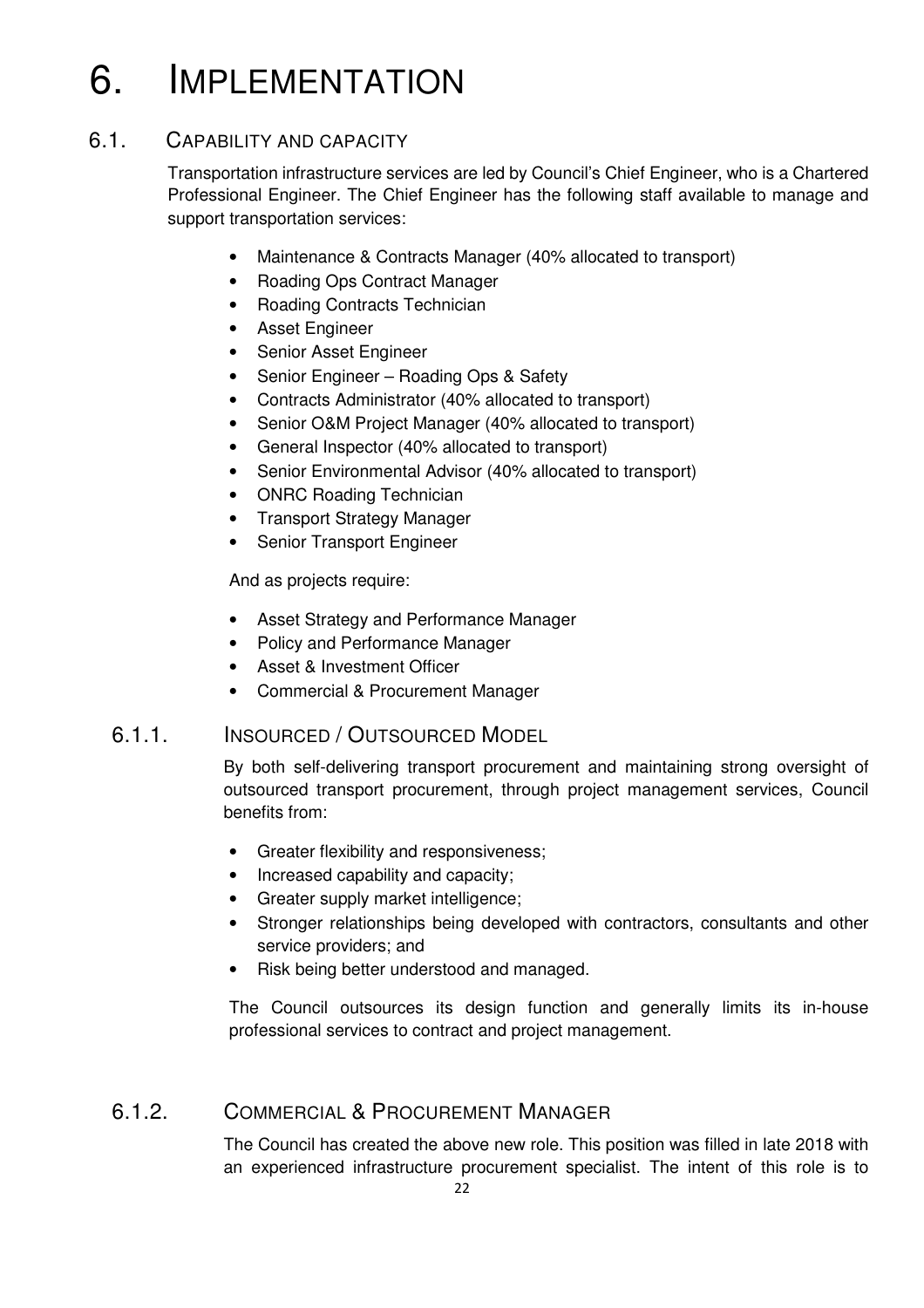provide specialist strategic procurement support, increase the wider Council's procurement capability and ensuring that policies and processes are consistent with best practice, relevant legislative, NZTA and probity requirements.

One possible route to drive procurement capability and capacity is the development of a transport category strategy. This will provide greater transparency, both internally and externally, of the supplier selection methods contemplated for each category segment. Until that stage though, the Council will rely on its procurement planning as described in section 5.

#### 6.2. INTERNAL PROCUREMENT PROCESSES

The Procurement Policy sets out how goods and services should be purchased. This policy has been developed with reference to the Auditor General's Procurement guidance for public entities (Controller and Auditor General, 2008) and the Queensland State Government's Developing "Agency Purchasing Procedures" (Department of Public Works, 2000).

#### 6.2.1. PROCUREMENT POLICY PRINCIPLES

The policy is based on two complementary principles, value for money and open and effective competition. Those principles are equally applicable to the procurement of goods, civil construction and/or professional services.

Value for money (VfM) is concerned with obtaining the desired outcome at the best possible price. The assessment of VfM involves weighing up the benefits of purchase against the costs of purchase and may include multiple factors such as are shown in the following model:



Open and effective competition is one of the principal mechanism for achieving value for money. The above model also demonstrates, effective competition is stimulated by the quality of specification, the transparency of the process and the quality of engagement with the supply markets.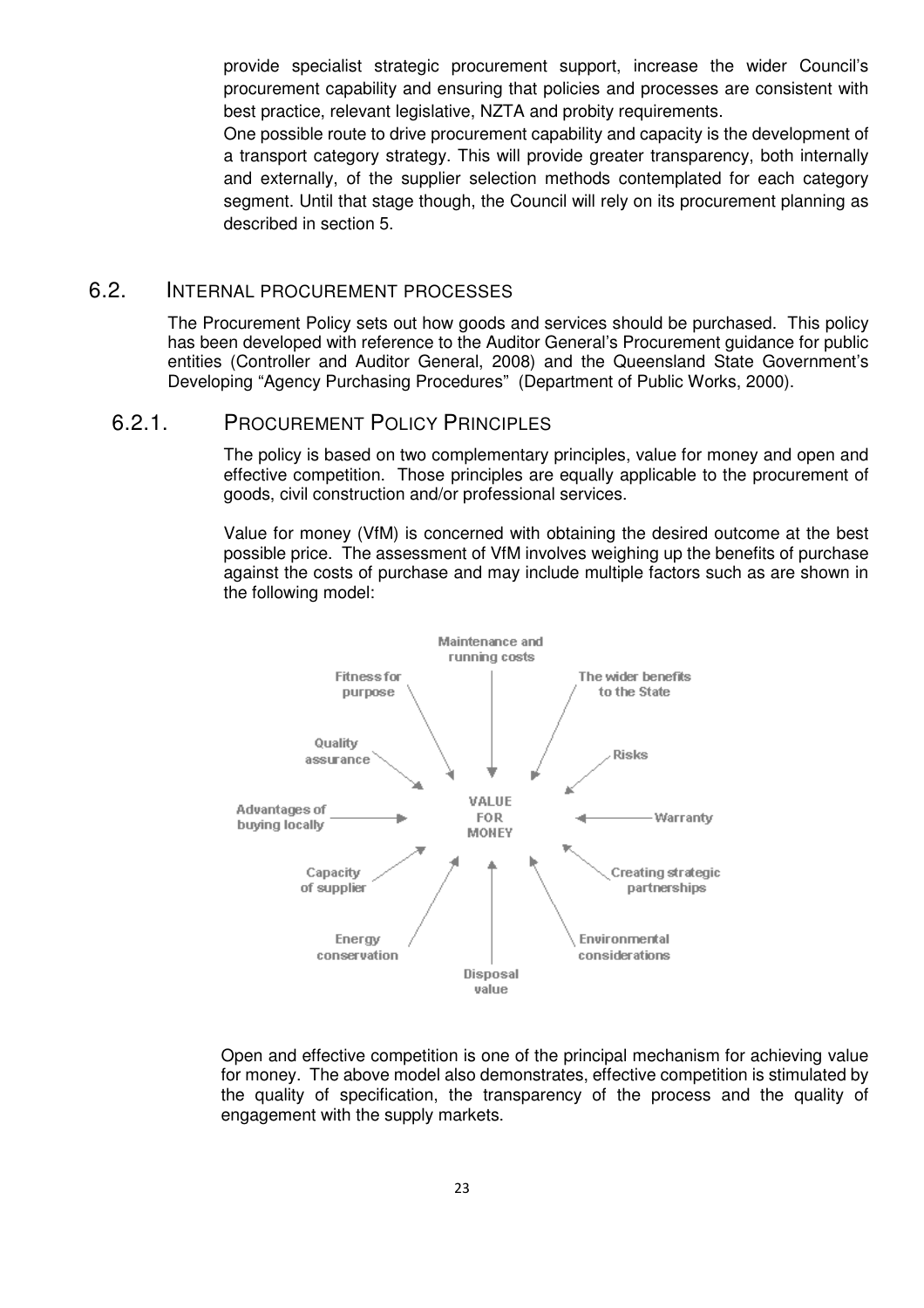#### 6.2.2. PROCUREMENT POLICY APPLICATION

This policy applies to all purchases made by the Council including all goods, services, plant and equipment, civil construction and real property. There is no differentiation made in the policy parameters for different types of goods or services purchased or constructed.

#### 6.2.3. NEGOTIATING PURCHASE CONTRACTS

Council officers may only accept, sign, negotiate or decline any contract for the purchase or supply of goods, services, plant, capital works or other assets (including real property) subject to passing three key tests:

- 1. The purchase is within jurisdiction (e.g. an officer responsible for parks and reserves should not be acquiring a computer system);
- 2. The purchase is subject to the limitations and conditions of the delegated financial authority of the Council officer. A Council officer may only contract up to the **lesser** of:
	- a. The uncommitted amount specified in any budget line, as set out in the LTCCP / Annual Plan and referred to by the terms of their delegation; or
	- b. The amount specified as the limit of the financial delegation for that manager; and
- 3. The purchase method complies with this policy.

Every person involved with a contract will ensure that the transaction is handled in such a way as to ensure that the Council receives the most favourable terms possible, with appropriate priority and balance being given to specified qualitative and other non-price and price attributes.

Officers entering into contractual negotiations must consider the value of the whole of life of the good or service being acquired when applying the Procurement Policy.

#### 6.3. PERFORMANCE MEASUREMENT

#### 6.3.1. GENERAL APPLICATION

Council will collect information on its procurement activities through these methods:

- a) Contract reviews
- b) Maintenance of project files with all key documentation
- c) Face-to-face discussions with suppliers
- d) Liaison with affected third parties
- e) Internal discussions between staff, especially contract and project managers
- f) Customer and neighbour feedback during and after contract implementation.

The present system obtains the information required by NZTA under Section 11 of the Manual, and sufficient information to enable the Council to monitor progress against its own procurement goals.

The Council will undertake regular reviews of the quality and quantity of information obtained, and the results of any audits, in order to ensure the Council is working towards meeting it goals and objectives. Additional information gathering exercises and procedures will be added where necessary.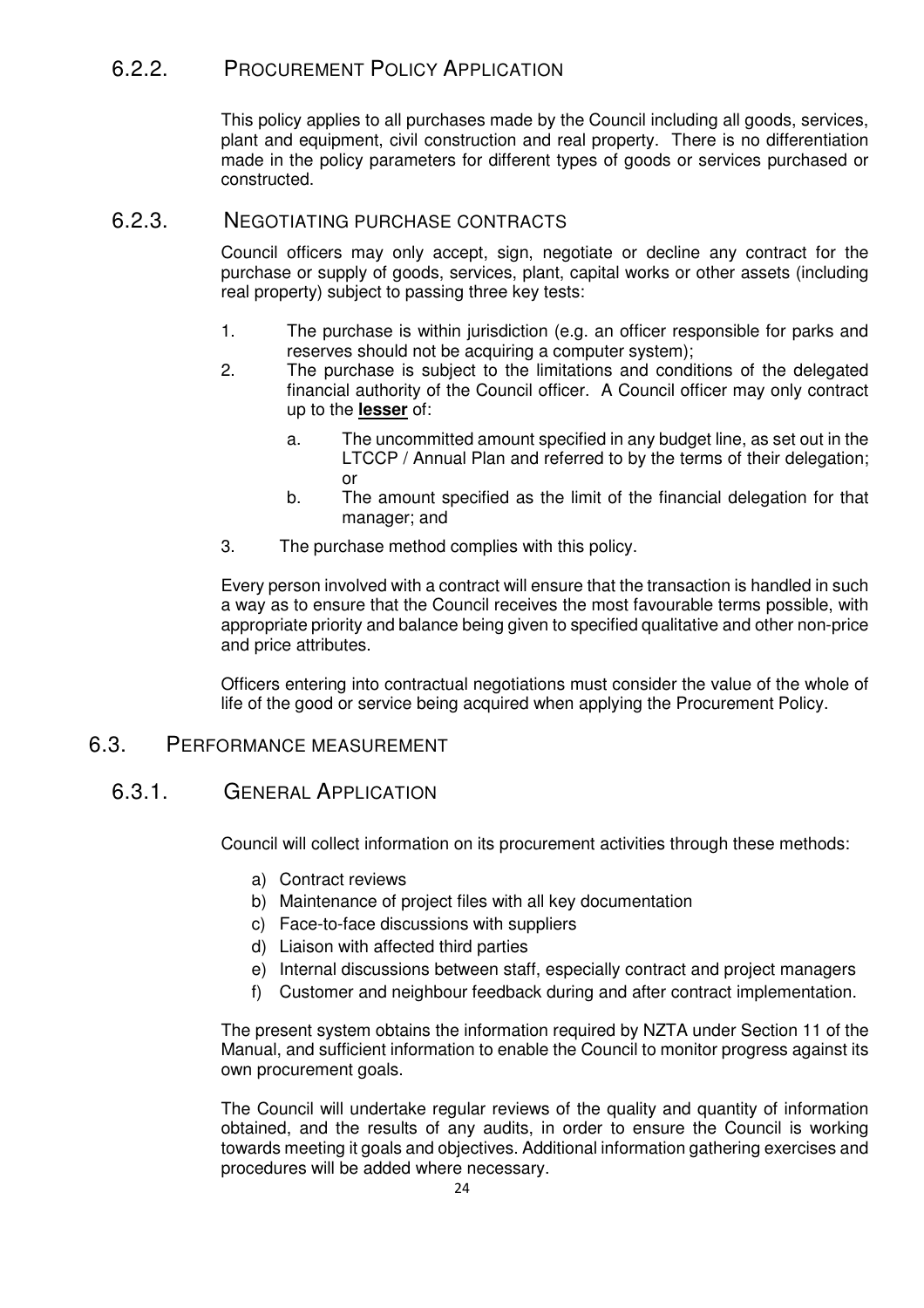#### 6.3.2. APPLICATION TO MAINTENANCE CONTRACTS

The performance of Council's maintenance contracts is tracked through KPI reporting to the contract management team on a monthly basis, and to a governance level "core group" on a quarterly basis.

The role of the core group is:

- a) Steering group made up of senior managers for the contractor and the client.
- b) Ensure that information about what's working well about the contract as well as possible problems reach those with power to influence.
- c) Formal process to review and sign off KPI results.
- d) Part of the process for escalating more serious differences as appropriate.
- e) Provide a forum to review and challenge KPIs and contract scope to ensure the contract stays relevant for the full term.
- f) Ensure contract managers on the contractor and client side have a clear vision of what is expected from the contract.
- g) Forum to discuss community and elected member feedback and develop strategies to address areas of concern.

#### 6.4. PERFORMANCE MONITORING

The application of this Strategy will be monitored annually by reviewing the past year's procurement processes against this Strategy.

The supplier market will be monitored by measuring the following:

- The number of tenders received per market approach. If this is trending towards less than 3 tenders per contract then a review of go-to-market and communication strategy will be triggered.
- The spread of prices received from the tenderers for each contract. If the spread is increasing the amount of work for suppliers is likely to be increasing and a review of the project specific procurement strategies may be needed.
- Customer and neighbour feedback sought, monitored and acted upon during contract implementation and after contracts have been completed.

#### 6.5. REVIEW PLAN

This Strategy will be reviewed when a wider organisation procurement strategy, or transport category strategy, is developed. Any Strategy review will also consider the work happening at a national level as part of the Road Efficiency Group's (REG) programme of Strategic Delivery (procurement & delivery models).

#### 6.6. COMMUNICATION PLAN

On completion of the endorsement process the Strategy will be:

- communicated to internal stakeholders;
- uploaded to QLDC's publically facing website; and
- advised to the supply market at QLDC's next market briefing.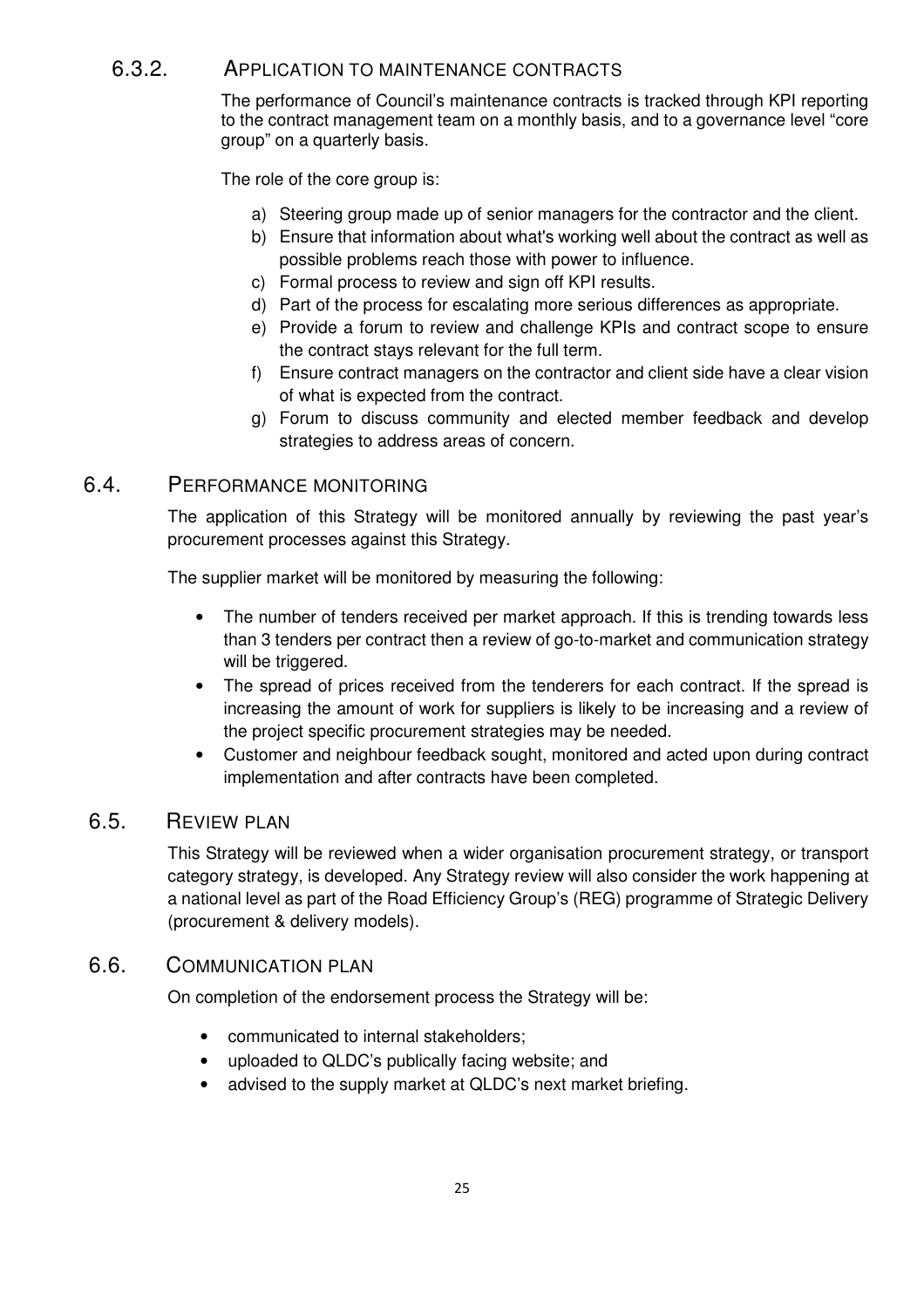## 7. CONCLUSION

This Strategy has built on the foundations and lessons learnt from our previous Strategy. The Councils procurement capability is maturing and with recent new appointments, is now better resourced to provide greater support and enable the efficient and effective delivery of transport works and services.

The Queenstown Lakes District is undergoing massive growth which both puts pressure on existing suppliers but is also creating the opportunity for new entrants, as can be evidenced from Council's recent market approach for its 3 Waters Programme.

The Council acknowledges that successful delivery of this Strategy will require ongoing commitment to professional development, the updating of forms of contract and RFX templates; and ensuring the consistent application of fit-for-purpose procurement planning, sourcing and management.

## 8. CORPORATE OWNERSHIP AND INTERNAL ENDORSEMENT

This Strategy is endorsed for the Queenstown Lakes District Council by the General Manager of Property and Infrastructure and will be reviewed when there are significant changes in the supply market, procurement best practice, or in three years – whichever is sooner.

 $LTL$ 

 Peter Hansby General Manager – Property & Infrastructure

22 April 2020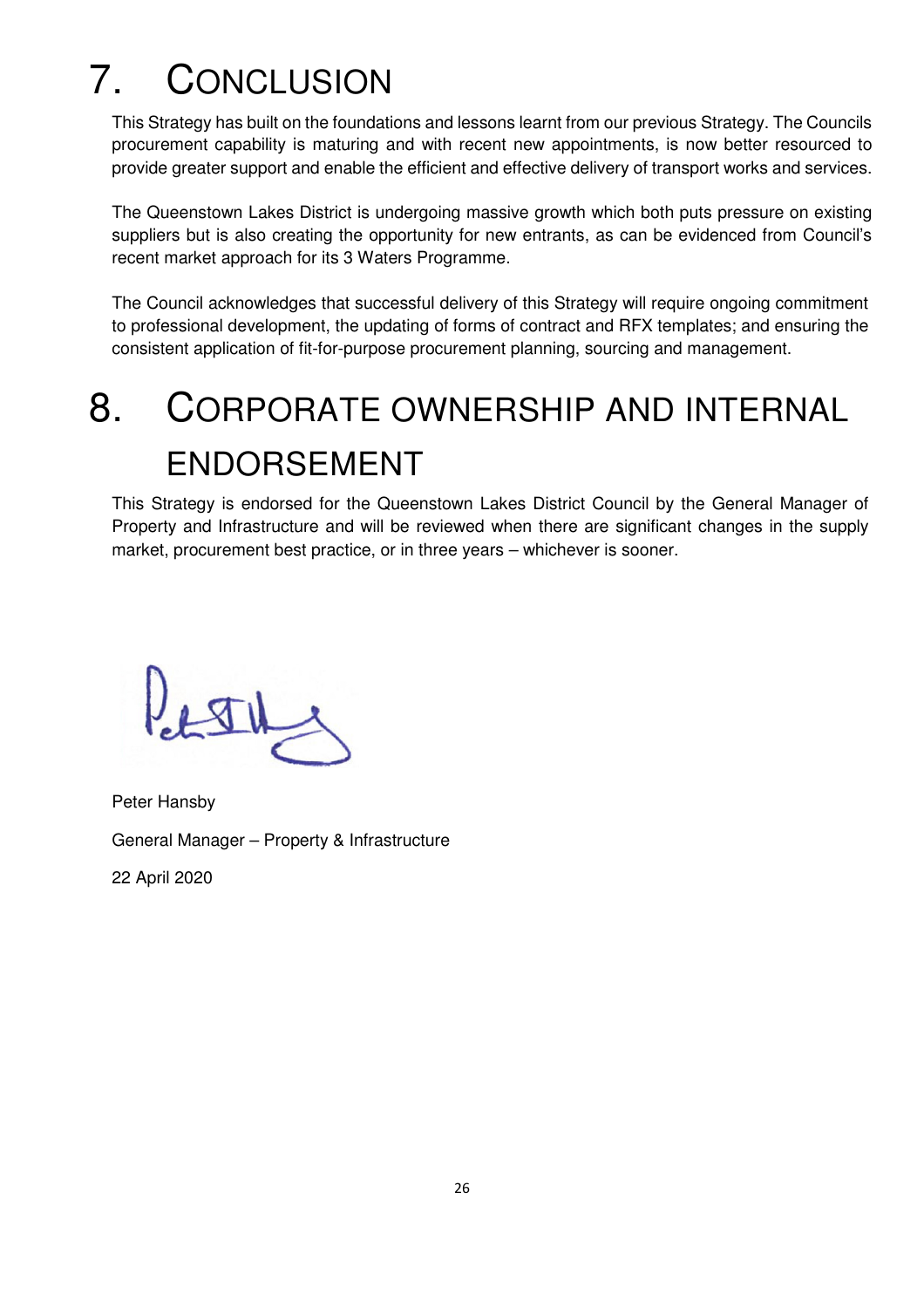### APPENDIX 1 – Way to Go Organisation Chart



#### WAY TO GO - GOVERNANCE STRUCTURE

The Way to Go Group is a partnership between Queenstown Lakes District Council, Waka Kotahi NZ Transport Agency and Otago Regional Council to integrate transport investigations and plan safe, accessible and connected transport solutions for everyone.

Board Membership: NZTA - Kesh Keshaboina, PT Advisor - Pete Clarke, ORC - Gavin Palmer, QLDC - Pete Hansby

TGG membership: Mayor - Jim Boult, ORC Councillors - Hobbs, Laws, Forbes, ORC CEO - Sarah Gardner, ORC GM Operations - Gavin Palmer, NZTA - Robyn Elston, Jim Harland, Kesh Keshaboina, QLDC - Councillor Smith, CEO Mike Theelan, GM Planning and Development Tony Avery, GM Property and Planning, Peter Hansby, Queenstown Airport Corporation - CEO Colin Keel, GM Property and Planning Rachel Tregida.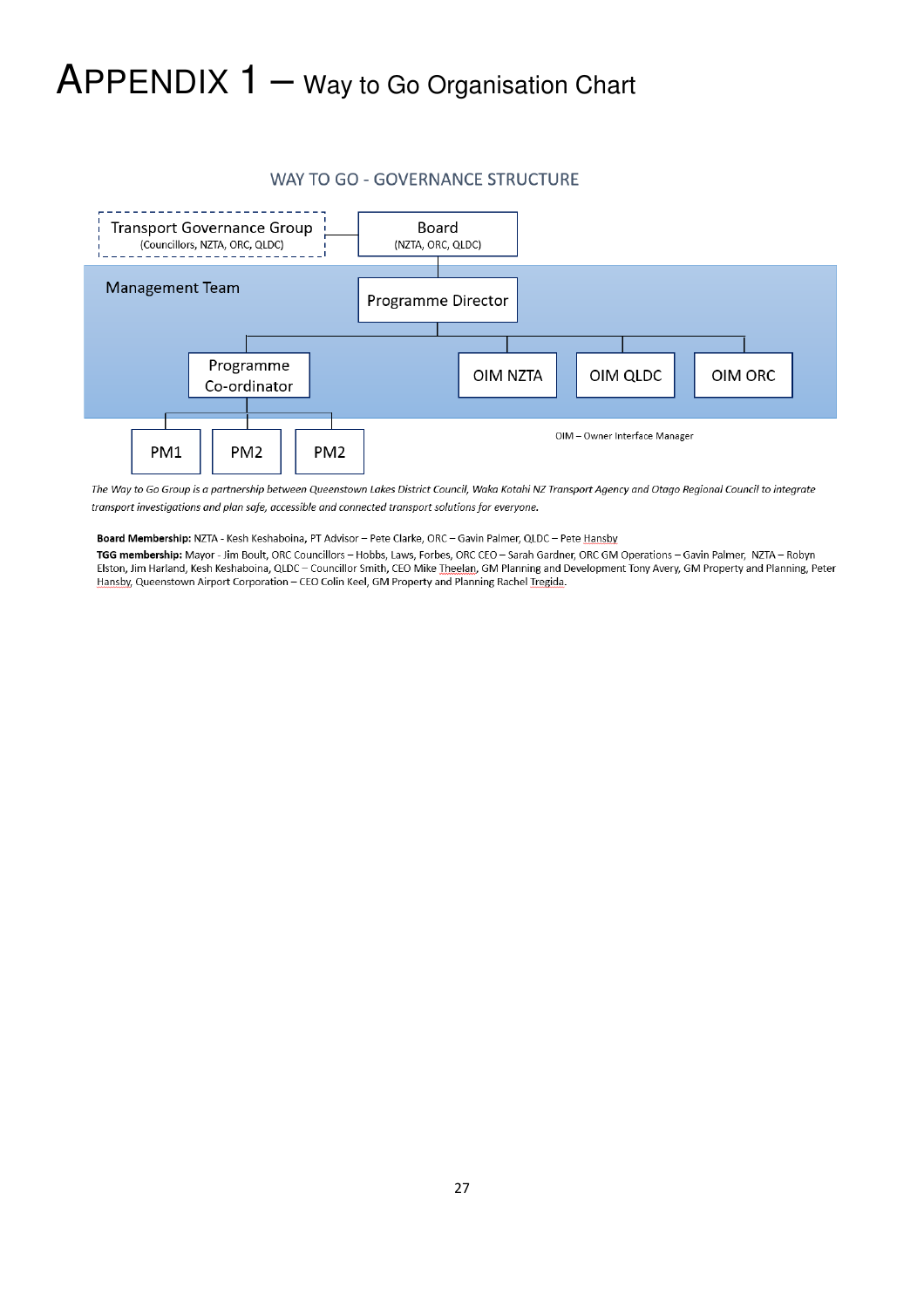### APPENDIX 2 – <sup>S</sup>UMMARY OF OPERATIONAL & <sup>N</sup>ETWORK MAINTENANCE CONTRACTS

The following table summarises QLDC's current maintenance agreements and provides possible renewal and return to market dates.

Notes:

- Rights of Renewal are at the discretion of QLDC
- QLDC also procures electricity for street lighting through the All of Government contracts.

| Contract No<br><b>Incumbent</b><br><b>Contract Name</b> |                | <b>Contract &amp; Go to Market Dates</b>      |             |            |                 |                     |                    |
|---------------------------------------------------------|----------------|-----------------------------------------------|-------------|------------|-----------------|---------------------|--------------------|
|                                                         | Supplier       |                                               | Start       | Right of   | <b>Right of</b> |                     | Lastest Go to      |
|                                                         |                |                                               | <b>Date</b> | Renewal 1l | Renewal 2       | <b>Final Expiry</b> | <b>Market Date</b> |
| CT16-007                                                | Downer         | Roading Network Maintenance Contract          | 1/10/2016   | 31/03/2021 | 31/03/2024      | 30/03/2027          | 2026               |
|                                                         |                | Renewals (under Roading Network               |             |            |                 |                     |                    |
| CT16-007                                                | <b>IDowner</b> | Maintenance Contract)                         | 1/10/2016   | 31/03/2021 | 31/03/2024      | 30/03/2027          | 2026               |
|                                                         |                | Minor Improvements (under Roading             |             |            |                 |                     |                    |
|                                                         |                | Network Maintenance Contract) - assume        |             |            |                 |                     |                    |
| CT16-007                                                | Downer         | 20%                                           | 1/10/2016   | 31/03/2021 | 31/03/2024      | 30/03/2027          | 2026               |
|                                                         |                | Lighting Maintenance Contract (Joint contract |             |            |                 |                     |                    |
| $O-19-035$                                              | Mckay          | with NZTA. QLDC portion only)                 | 1/05/2019   | 31/03/2024 |                 | 31/03/2027          | 2026               |

### APPENDIX 3 – <sup>I</sup>NDICATIVE PROCUREMENT FOR PROJECTS

The following table summarises QLDC's current intentions for the capital procurement projects.

| <b>QLDC LTP (adjusted)</b>                    |           | 3          |  |
|-----------------------------------------------|-----------|------------|--|
|                                               | 2019/20   | 2020/21    |  |
|                                               |           |            |  |
| <b>Queenstown Traffic Operations Centre</b>   |           |            |  |
| Queenstown Town Centre Arterials              | Ü         | 2,000,000  |  |
| <b>Wakatipu Active Travel Network</b>         | 1,968,524 | 594,874    |  |
| Queenstown PT Improvements - Hub              | 0         | 5,424,275  |  |
| Queenstown Water taxi service / ferry network | 0         | 613,250    |  |
| <b>Street Upgrades</b>                        | 500,000   |            |  |
| <b>Queenstown Town Centre Masterplan</b>      |           | 100,000    |  |
| <b>Frankton Masterplan</b>                    |           |            |  |
| <b>Wanaka Town Centre Masterplan</b>          | 335,000   | 435,000    |  |
| <b>GRAND TOTAL</b>                            | 1,608,982 | 10,302,403 |  |
|                                               |           |            |  |

QLDC's current Long Term Plan is provided here: Volume 1 and Volume 2.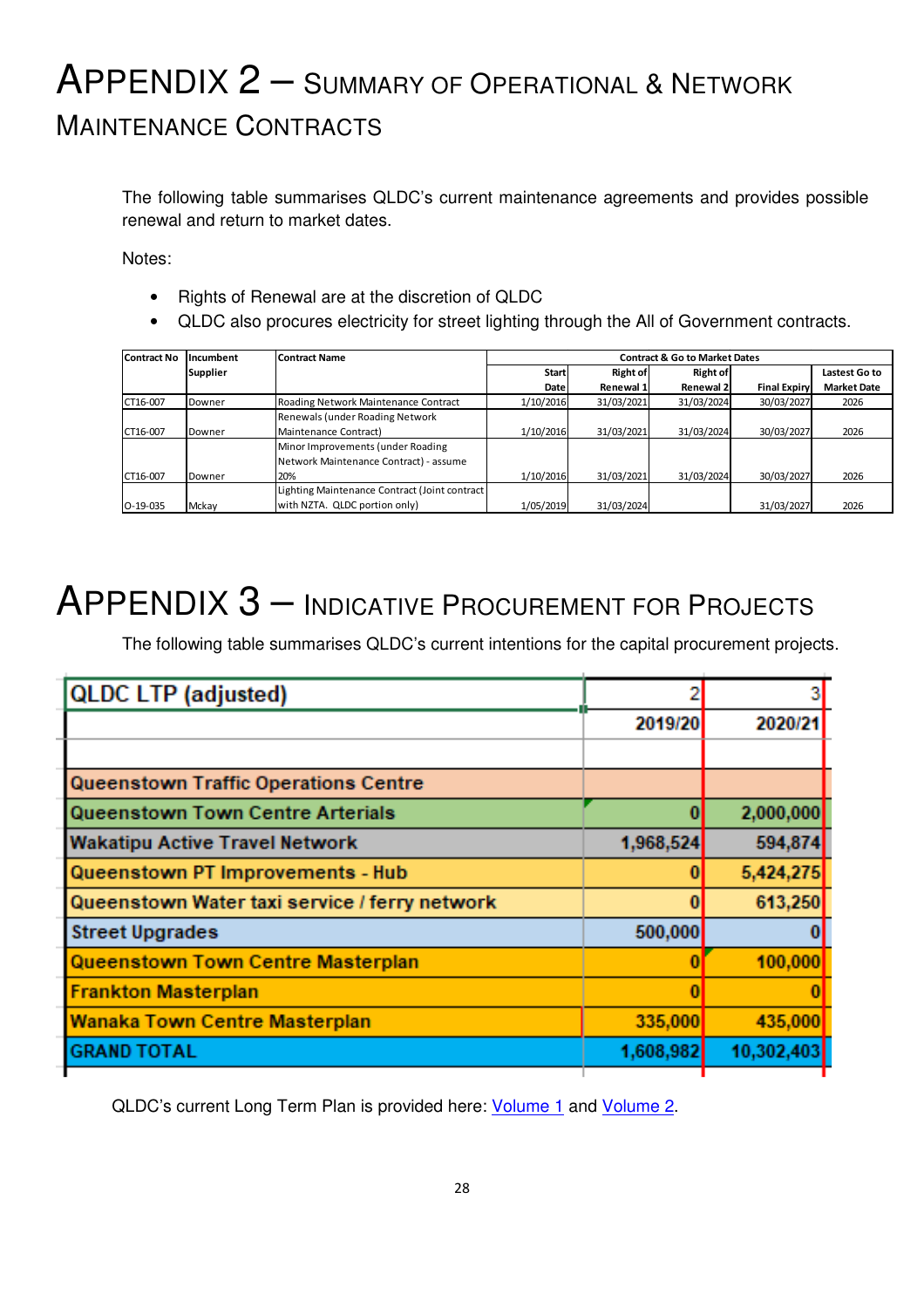## APPENDIX 4 – <sup>W</sup>AY TO GO PROGRAMME & <sup>P</sup>ROJECTS

#### 1. HIGH LEVEL PROGRAMME

The following table summarises Way to Go's high level programme.



2. PROJECTS

### **Way To Go Scope - Current Projects**